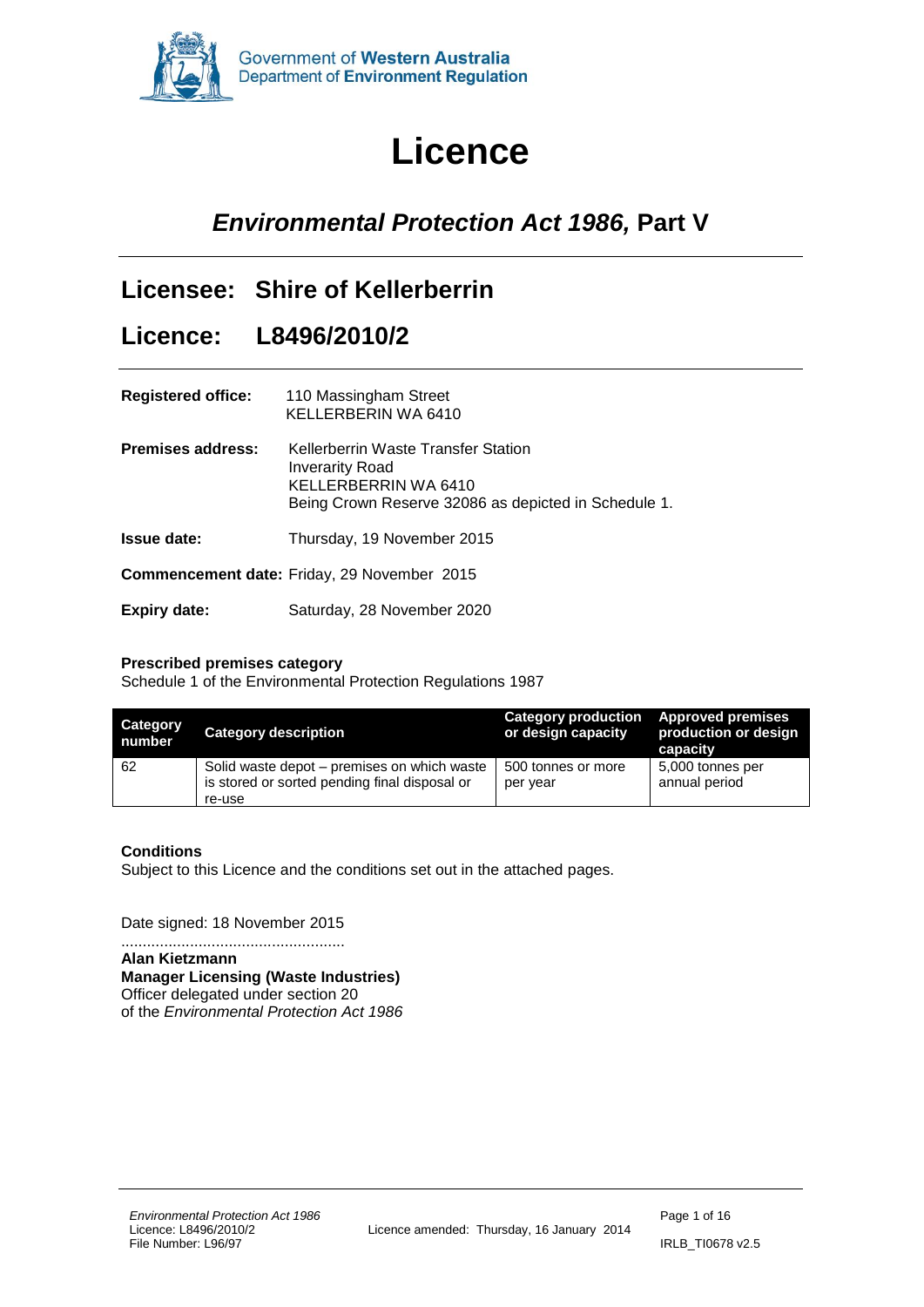

<span id="page-1-0"></span>

| Licence          |                                            |                |
|------------------|--------------------------------------------|----------------|
| Contents         |                                            | 2              |
|                  | Introduction                               | 2              |
|                  | Licence conditions                         | 4              |
|                  | General                                    | $\overline{4}$ |
| 2                | Monitoring                                 | 7              |
| 3                | Improvements                               | 8              |
| 4                | Information                                | 9              |
| Schedule 1: Maps |                                            | 11             |
|                  | Schedule 2: Reporting & notification forms | 12             |

## <span id="page-1-1"></span>**Introduction**

This Introduction is not part of the Licence conditions.

### **DER's industry licensing role**

The Department of Environment Regulation (DER) is a government department for the state of Western Australia in the portfolio of the Minister for Environment. DER's purpose is to protect and conserve the state's environment on behalf of the people of Western Australia.

DER has responsibilities under Part V of the *Environmental Protection Act 1986* (the Act) for the licensing of prescribed premises. Through this process DER regulates to prevent, control and abate pollution and environmental harm to conserve and protect the environment. DER also monitor and audit compliance with works approvals and licence conditions, take enforcement action as appropriate and develop and implement licensing and industry regulation policy.

### **Licence requirements**

This licence is issued under Part V of the Act. Conditions contained with the licence relate to the prevention, reduction or control of emissions and discharges to the environment and to the monitoring and reporting of them.

Where other statutory instruments impose obligations on the Premises/Licensee the intention is not to replicate them in the licence conditions. You should therefore ensure that you are aware of all your statutory obligations under the Act and any other statutory instrument. Legislation can be accessed through the State Law Publisher website using the following link: <http://www.slp.wa.gov.au/legislation/statutes.nsf/default.html>

For your Premises relevant statutory instruments include but are not limited to obligations under the:

- Environmental Protection (Unauthorised Discharges) Regulations 2004 these Regulations make it an offence to discharge certain materials such as contaminated stormwater into the environment other than in the circumstances set out in the Regulations.
- Environmental Protection (Controlled Waste) Regulations 2004 these Regulations place obligations on you if you produce, accept, transport or dispose of controlled waste.
- Environmental Protection (Noise) Regulations 1997 these Regulations require noise emissions from the Premises to comply with the assigned noise levels set out in the Regulations.

You must comply with your licence. Non-compliance with your licence is an offence and strict penalties exist for those who do not comply.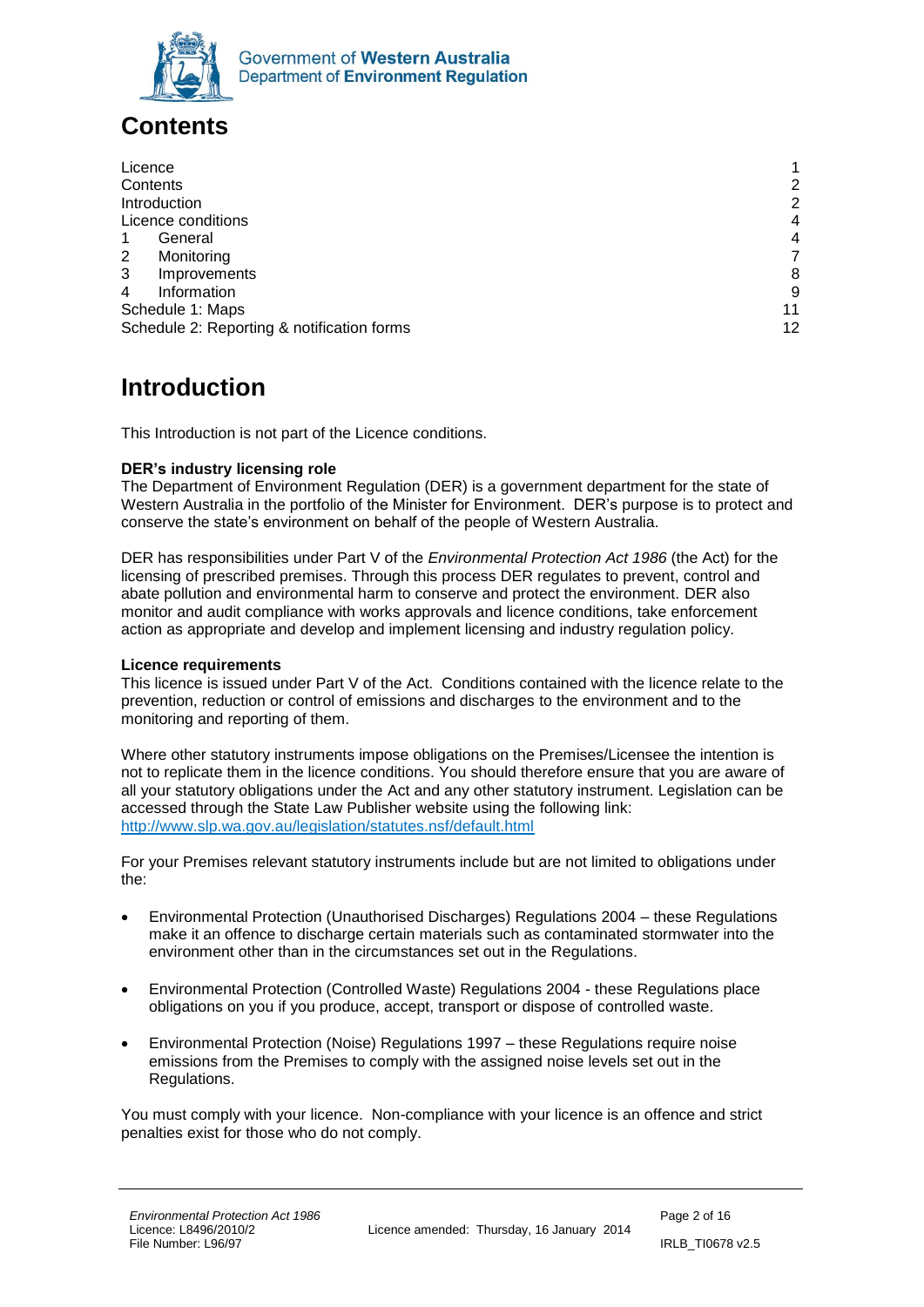

Licence holders are also reminded of the requirements of section 53 of the Act which places restrictions on making certain changes to prescribed premises unless the changes are in accordance with a works approval, licence, closure notice or environmental protection notice.

#### **Licence fees**

Operating without a licence is an offence under the Act. If you have a licence that is issued for more than one year, you are required to pay an annual licence fee prior to the anniversary date of issue of your licence. Non payment of annual licence fees will result in your licence ceasing to have effect meaning that it will no longer be valid and you will need to apply for a new licence for your Premises.

#### **Ministerial conditions**

If your Premises has been assessed under Part IV of the Act you may have had conditions imposed by the Minister for Environment. You are required to comply with any conditions imposed by the Minister.

#### **Premises description and Licence summary**

The Kellerberrin Waste Transfer Station (The Premises) is located on Crown Reserve 32086 approximately 5.5 kilometres (km) south of the Kellerberrin town centre. The nearest residential property identified on Department of Environment Regulation's GIS mapping system appears to be over 4km to the north east. The surrounding land is primarily used for farming however the Crown Reserve is located on land allocated for recreational use which is located within a broad valley floor which is subject to indundation during heavy rainfall events. Any runoff from the area will enter the Salt River.. The transfer station is located on land through which minor ephemeral water courses flow. Depth to groundwater at the premises is unknown. There is no Public Drinking Water Source Area (PDWSA) within at least 10 km of the site.

The Premises accepts waste from the Kellerberrin community where it is stored prior to transport to the Northam landfill for final disposal. The facility is manned and is opened from 8 am to 5 pm Friday to Monday. Self cart household rubbish is deposited by the public into open top steel front lift bins which are removed as required by Avon Waste . Scrap metal waste is accepted by the transfer station and is stored in a stockpile on site before being removed by a scrap metal recovery contractor. Green waste is also accepted by the premises. No asbestos or construction and demolition waste is accepted. The transfer station is fully fenced and locked when not in operation. A waste oil collection facility is located on site.

| Instrument log    |               |                                          |
|-------------------|---------------|------------------------------------------|
| <b>Instrument</b> | <b>Issued</b> | <b>Description</b>                       |
| L7877/1997/1      | 06/10/2003    | Licence re-issue                         |
| L7877/1997/2      | 09/08/2004    | Licence re-issue                         |
| L7877/1997/3      | 05/09/2005    | Licence re-issue                         |
| L8496/2010/1      | 25/11/2010    | New licence as previous licence expired. |
| L8496/2010/1      | 16/01/2014    | Licence amendment to new format.         |
| L8496/2010/1      | 19/11/2015    | Licence re-issue                         |

This licence is the successor to licence L8496/2010/1. The licences and works approvals issued for the Premises since 6 June 2003 are:

#### **Severance**

It is the intent of these Licence conditions that they shall operate so that, if a condition or a part of a condition is beyond the power of this Licence to impose, or is otherwise *ultra vires* or invalid, that condition or part of a condition shall be severed and the remainder of these conditions shall nevertheless be valid to the extent that they are within the power of this Licence to impose and are not otherwise *ultra vires* or invalid.

#### **END OF INTRODUCTION**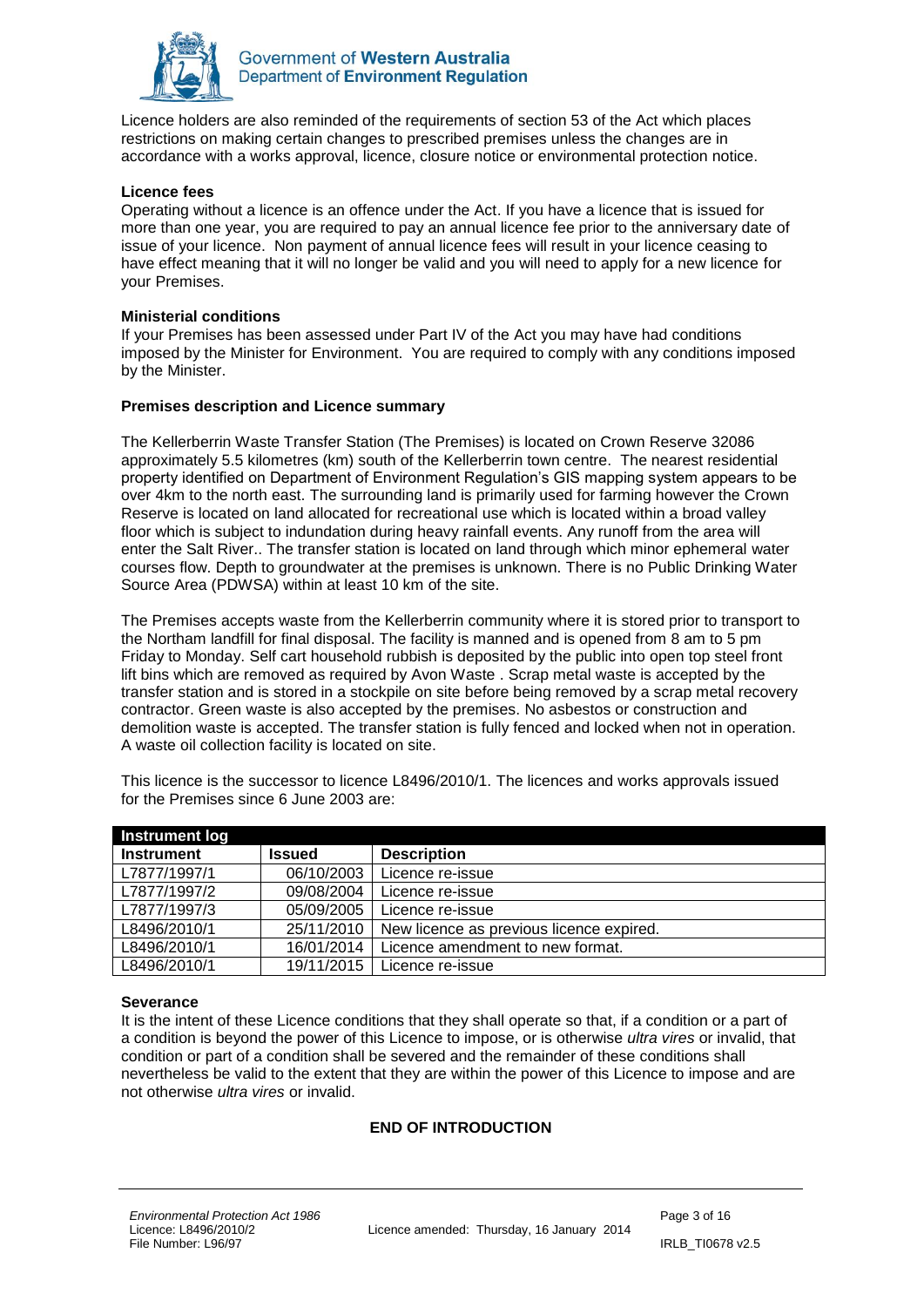

# <span id="page-3-0"></span>**Licence conditions**

### <span id="page-3-1"></span>**1 General**

### **1.1 Interpretation**

- 1.1.1 In the Licence, definitions from the *Environmental Protection Act 1986* apply unless the contrary intention appears.
- 1.1.2 For the purposes of this Licence, unless the contrary intention appears:

**'ACM'** means asbestos containing material and has the meaningdefined in the Guidelines for Assessment, Remediation and Management of Asbestos Contaminated Sites, Western Australia, (DOH, 2009);

**'the Act'** means the *Environmental Protection Act 1986;*

**'annual period'** means the inclusive period from 1 September until 31 August;

**'asbestos'** means the asbestiform variety of mineral silicates belonging to the serpentine or amphibole groups of rock-forming minerals and includes actinolite, amosite, anthophyllite, chrysotile, crocidolite, tremolite and any mixture containing 2 or more of those;

**'averaging period'** means the time over which a limit is measured or a monitoring result is obtained;

**'CEO'** means Chief Executive Officer of the Department of Environment Regulation;

**'CEO'** for the purpose of correspondence means;

Chief Executive Officer Department Administering the Environmental Protection Act 1986 Locked Bag 33 CLOISTERS SQUARE WA 6850 Email: info@der.wa.gov.au

**'Clean Fill'** has the meaning defined in Landfill Definitions;

**'controlled waste'** has the definition in Environmental Protection (Controlled Waste) Regulations 2004;

**'DER Asbestos Guidelines'** means the current version of the Guidelines for managing asbestos at construction and demolition waste recycling facilities as published by the Department of Environment and Conservation, Government Western Australia;

**'designated burning area'** means an area of a landfill site that has been designated by the occupier of the site as a designated burning area that is at least 50 metres from the premises boundary; has no flammable material on it, other than greenwaste and live trees, for a radius of 50 metres; is positioned in the area of the site where waste (other than greenwaste to be burned) has not been deposited; and is at least 500 metres from any person's residence or place of employment (other than the premises), or en educational institution, hospital or other public place;

**'green waste'** means waste that originates from flora and which does not contain or has not been treated or coated with, preserving agents, biocides, fire retardants, paint, adhesives or binders;

**'Hazardous waste'** has the meaning defined in Landfill Definitions;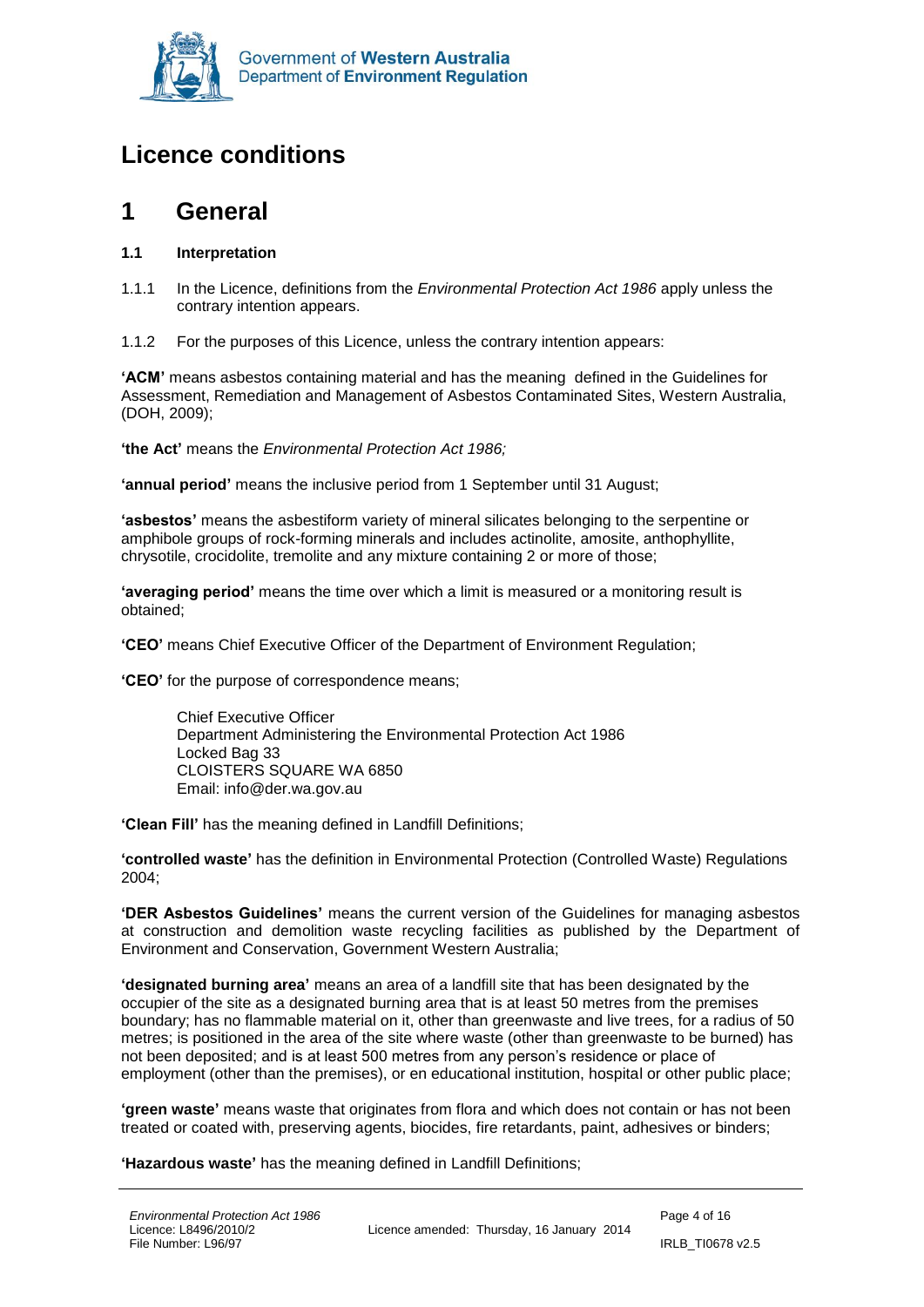

**'Inert Waste Type 1'** has the meaning defined in Landfill Definitions;

**'Landfill Definitions'** means the document titlted "Landfill Waste Classification and Waste Definitions 1996" published by the Chief Executive Officer of the Department of Environment as amended from time to time;

**'Licence'** means this Licence numbered L8496/2010/2 and issued under the *Environmental Protection Act 1986;*

**'Licensee'** means the person or organisation named as Licensee on page 1 of the Licence;

**'Premises'** means the area defined in the Premises Map in Schedule 1 and listed as the Premises address on page 1 of the Licence;

**'Putrescible'** has the meaning defined in Landfill Definitions;

**'quarantined storage area or container'** means a hardstand storage area or sealed-bottom container that is separate and isolated from authorised waste disposal areas and is capable of containing all non-conforming waste and its constituents, these areas must be clearly marked and their access restricted to authorised personnel;

**'Schedule 1'** means Schedule 1 of this Licence unless otherwise stated;

**'Schedule 2'** means Schedule 2 of this Licence unless otherwise stated; and

**'usual working day** means 0800 – 1700 hours, Monday to Friday excluding public holidays in Western Australia.

- 1.1.3 Any reference to an Australian or other standard in the Licence means the relevant parts of the current version of that standard.
- 1.1.4 Any reference to a guideline or code of practice in the Licence means the current version of the guideline or code of practice.
- 1.1.5 Nothing in the Licence shall be taken to authorise any emission that is not mentioned in the Licence, where the emission amounts to:
	- (a) pollution;
	- (b) unreasonable emission;
	- (c) discharge of waste in circumstances likely to cause pollution; or
	- (d) being contrary to any written law.

### **1.2 General conditions**

- 1.2.1 The Licensee shall operate and maintain all pollution control and monitoring equipment to the manufacturer's specification or any relevant and effective internal management system.
- 1.2.2 The Licensee shall immediately recover, or remove and dispose of spills of environmentally hazardous materials outside an engineered containment system.
- 1.2.3 The Licensee shall:
	- (a) implement all practical measures to prevent stormwater run-off becoming contaminated by the activities on the Premises; and
	- (b) treat contaminated or potentially contaminated stormwater as necessary prior to being discharged from the Premises.

Note1: The Environmental Protection (Unauthorised Discharges) Regulations 2004 make it an offence to discharge certain materials into the environment.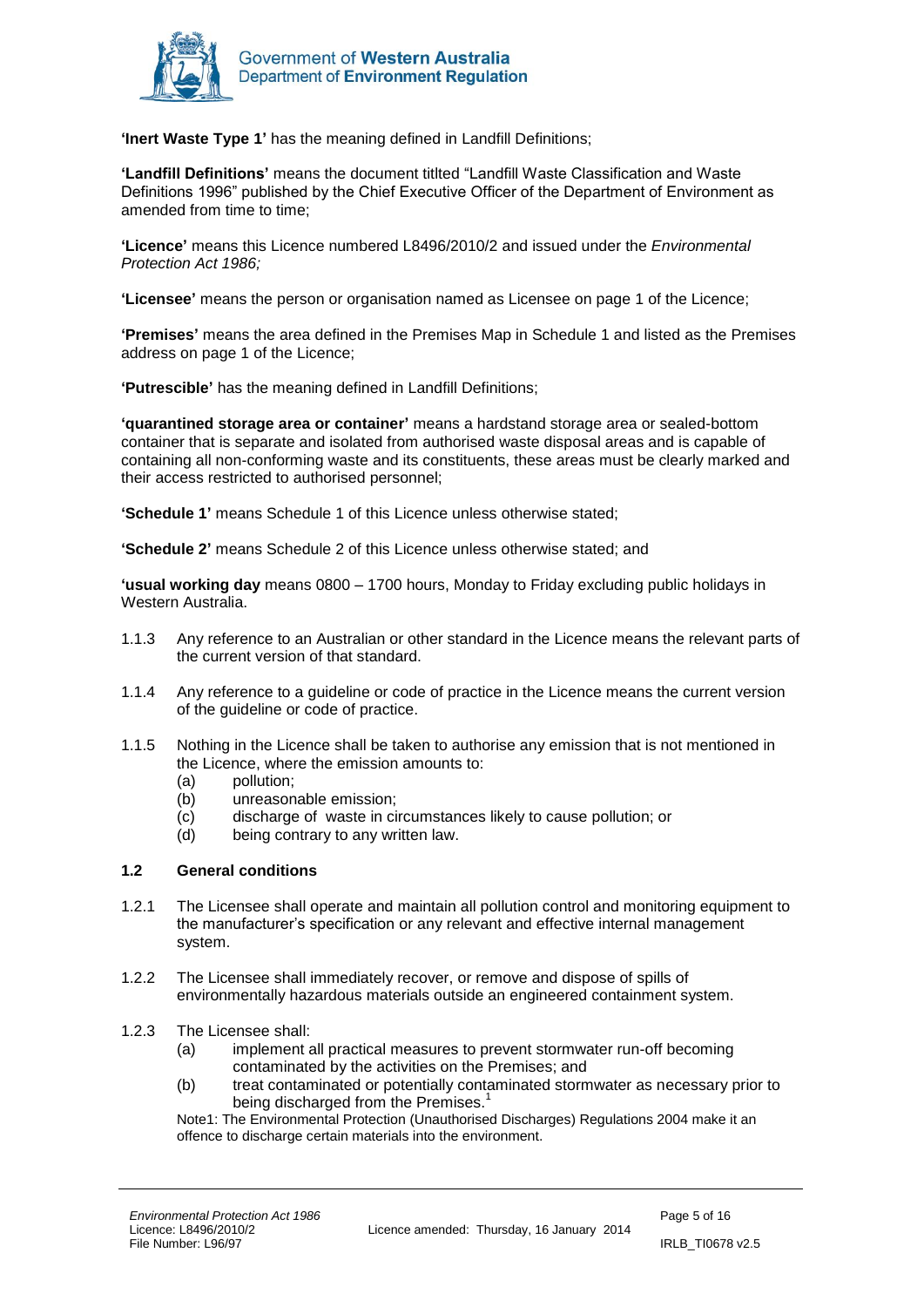

### **1.3 Premises operation**

- 1.3.1 The Licensee shall only accept waste on to the Premises if:
	- (a) it is of a type listed in Table  $1.3.1$ ;
	- (b) the quantity accepted is below any quantity limit listed in Table 1.3.1;
	- (c) it meets any specification listed in Table 1.3.1.

| Table 1.3.1: Waste acceptance |                                                                      |                                                                    |  |  |
|-------------------------------|----------------------------------------------------------------------|--------------------------------------------------------------------|--|--|
| <b>Waste type</b>             | <b>Quantity Limit</b>                                                | <b>Specification</b>                                               |  |  |
| Clean fill                    |                                                                      | None specified                                                     |  |  |
| Inert Waste Type 1            | Combined total of no<br>more than 5,000 tonnes<br>per annual period. | Waste containing visible asbestos or<br>ACM shall not be accepted. |  |  |
| Inert Waste Type 2            |                                                                      | Plastics only                                                      |  |  |
| Putrescible waste             |                                                                      | None Specified                                                     |  |  |
| Hazardous waste               |                                                                      | Waste oil only                                                     |  |  |

- 1.3.2 The Licensee shall ensure that where waste does not meet the waste acceptance criteria set out in condition 1.3.1 it is removed from the Premises by the delivery vehicle or, where that is not possible, stored in a quarantined storage area or container and removed to an appropriately authorised facility as soon as practicable.
- 1.3.3 The Licensee shall ensure that wastes accepted onto the Premises are only subjected to the process(es) set out in Table 1.3.2 and in accordance with any process limits described in that Table.

| Table 1.3.2: Waste processing |                                                               |                                                                                                                                                                                                                                                                                                                     |  |
|-------------------------------|---------------------------------------------------------------|---------------------------------------------------------------------------------------------------------------------------------------------------------------------------------------------------------------------------------------------------------------------------------------------------------------------|--|
| Waste type                    | <b>Process</b>                                                | <b>Process limits</b>                                                                                                                                                                                                                                                                                               |  |
| Clean Fill                    |                                                               | None Specified                                                                                                                                                                                                                                                                                                      |  |
| Hazardous waste               |                                                               | Waste oil must be stored in a fully enclosed bunded<br>area/container.                                                                                                                                                                                                                                              |  |
| Inert Waste Type 1            |                                                               | Crushing and screening of Inert Waste Type 1 is not<br>permitted.                                                                                                                                                                                                                                                   |  |
| Inert Waste Type 2            |                                                               | Stored within skip bins.                                                                                                                                                                                                                                                                                            |  |
| Scrap metal                   |                                                               | Scrap metal shall only be stored in the designated scrap<br>storage area.                                                                                                                                                                                                                                           |  |
|                               | Receipt, handling<br>and storage prior<br>to removal offsite. | No more than 200 tonnes of scrap metal shall be stored<br>on the Premises any one time.                                                                                                                                                                                                                             |  |
| Putrescible waste             |                                                               | Putrescible waste other than green waste shall be<br>stored within skip bins that will contain any leachate<br>generated.                                                                                                                                                                                           |  |
|                               |                                                               | No more than 1000 $m^3$ of green waste shall be stored<br>on the Premises at any one time.                                                                                                                                                                                                                          |  |
|                               |                                                               | A five metre fire break shall be maintained around the<br>green waste storage area and the cardboard storage<br>area.                                                                                                                                                                                               |  |
|                               |                                                               | No more than 50 $m3$ of cardboard shall be stored on the<br>Premises at any one time.                                                                                                                                                                                                                               |  |
|                               | Disposal by<br>burning                                        | Only green waste shall be burnt on site. Green waste<br>shall only be burnt if;<br>It has been dried and seasoned for at least 2<br>$\bullet$<br>months before burning;<br>it takes place in a designated burning area;<br>$\bullet$<br>it is done in a manner to minimise the generation of<br>$\bullet$<br>smoke; |  |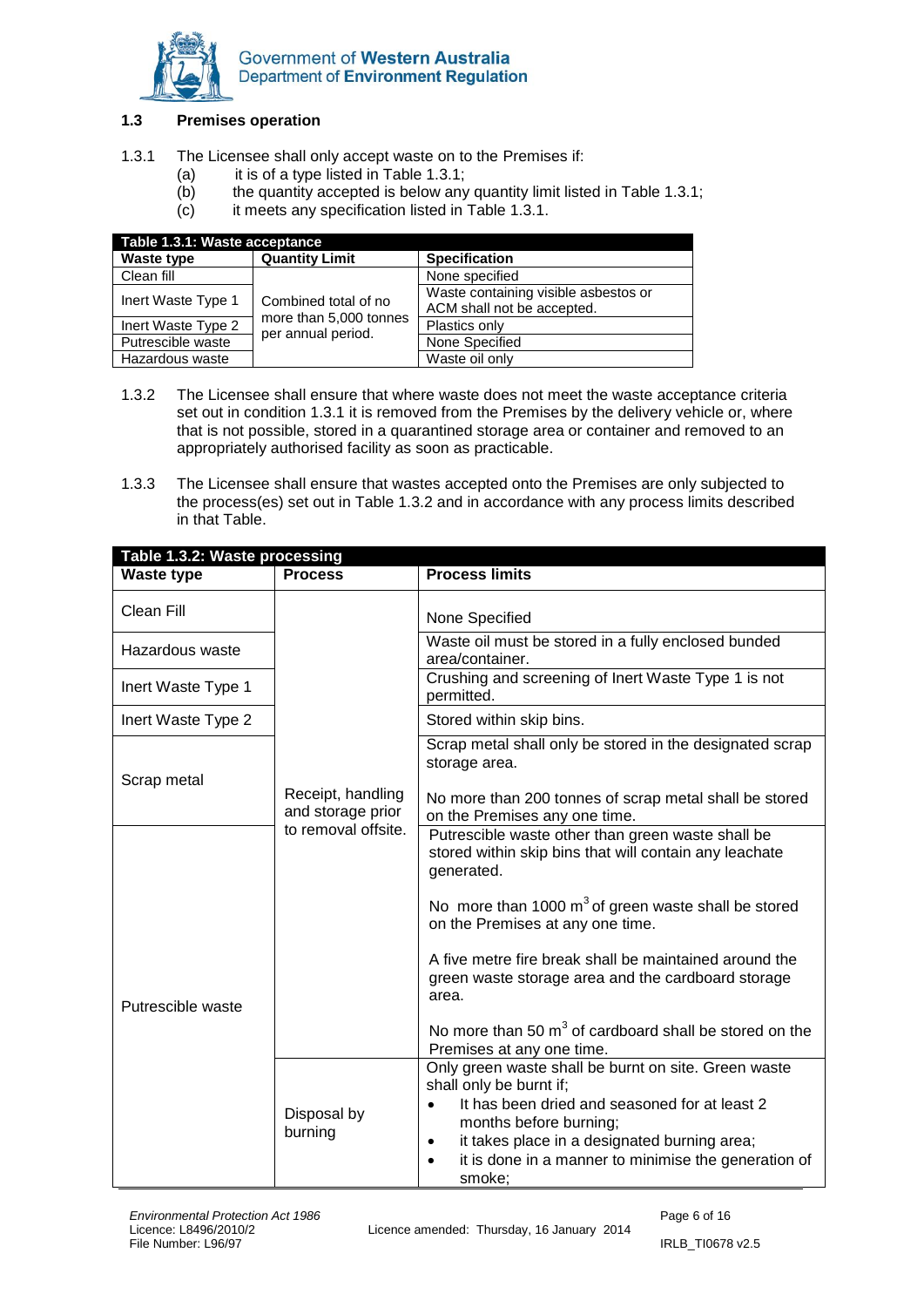

| Table 1.3.2: Waste processing |                                                                                                                        |
|-------------------------------|------------------------------------------------------------------------------------------------------------------------|
|                               | it takes place in trenches or windrows;                                                                                |
|                               | it takes place only when an adequate supply of<br>water is available to effectively manage the burning<br>process; and |
|                               | it is free of any contaminants.                                                                                        |

- 1.3.4 The Licensee shall implement the following security measures at the site:
	- (a) erect and maintain suitable fencing to prevent unauthorised access to the site;
	- (b) ensure that any entrance gates to the premises are securely locked when the premises are unattended; and
	- (c) undertake regular inspections of all security measures and repair damage as soon as practicable.
- 1.3.5 The Licensee shall implement control measures to prevent infestations of pests, flies and vermin at the premises.
- 1.3.6 The Licensee shall take all reasonable and practical measures to ensure that no windblown waste escapes from the Premises and that windblown waste is collected on at least a monthly basis and appropriately contained.
- 1.3.7 The Licensee shall ensure there are appropriate procedures in place at the premises so that any unauthorised fire is promptly extinguished.

# <span id="page-6-0"></span>**2 Monitoring**

### **2.1 Monitoring of inputs and outputs**

2.1.1 The Licensee shall undertake the monitoring in Table 2.1.1 according to the specifications in that table.

| Table 2.1.1: Monitoring of inputs and outputs |                                                                             |                |                     |                                                       |
|-----------------------------------------------|-----------------------------------------------------------------------------|----------------|---------------------|-------------------------------------------------------|
| Input/Output                                  | <b>Parameter</b>                                                            | <b>Units</b>   | Averaging<br>period | <b>Frequency</b>                                      |
| Waste Inputs                                  | Clean fill, Inert Waste<br>Type 1, Putrescible<br>Waste, Hazardous<br>Waste | m <sup>3</sup> | N/A                 | Each load arriving<br>at the Premises                 |
| Waste<br>Outputs                              | Waste type as defined<br>in the Landfill<br><b>Definitions</b>              |                |                     | Each load leaving<br>or rejected from<br>the Premises |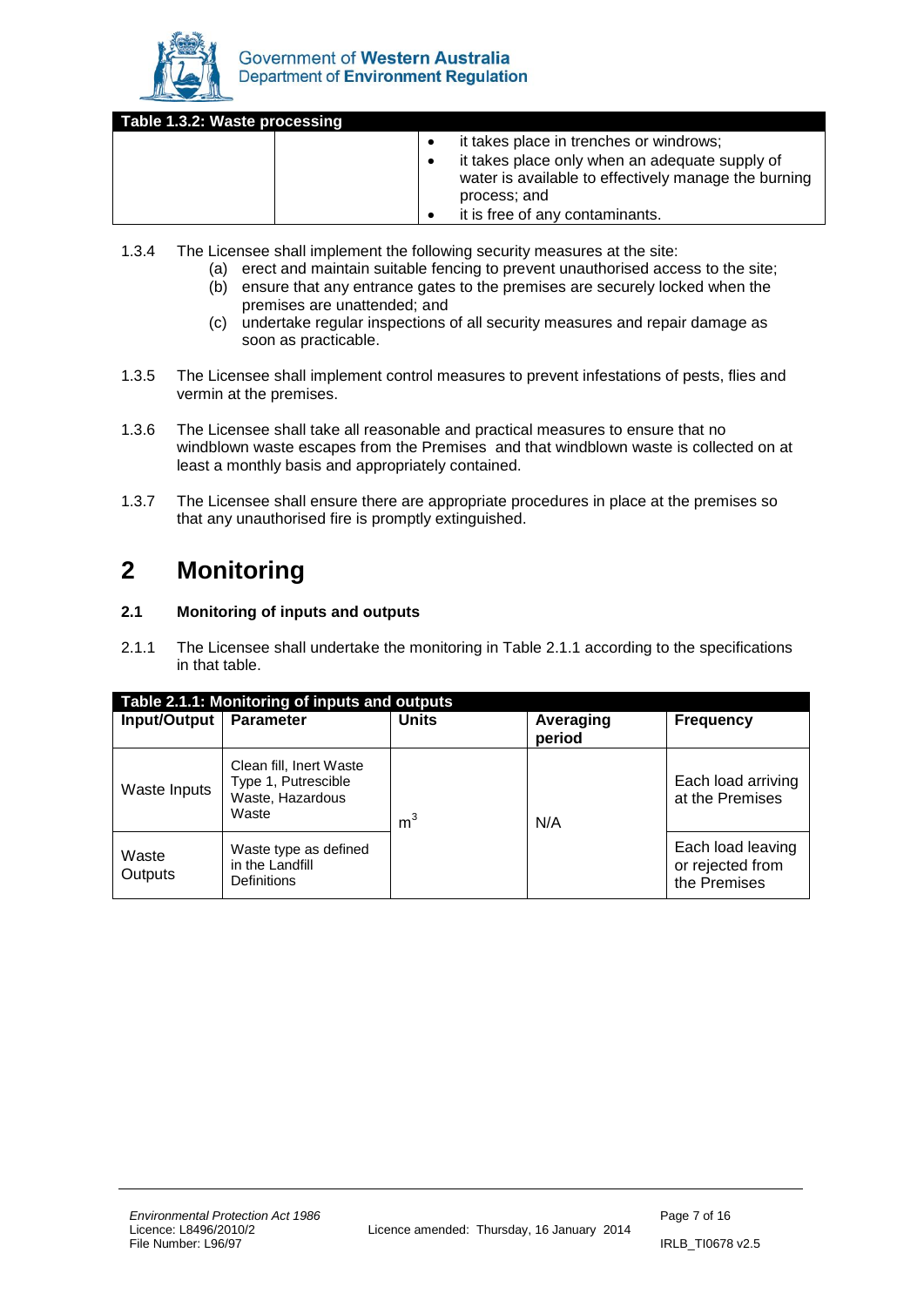

### <span id="page-7-0"></span>**3 Improvements**

### **3.1 Improvement program**

- 3.1.1 The Licensee shall complete the improvements in Table 3.1.1 by the date of completion in table 3.1.1.
- 3.1.2 The Licensee, for improvements not specifically requiring a written submission, shall write to the CEO stating whether and how the Licensee is compliant with the improvement within one week of the completion date specified in Table 3.1.1.

|                          | Table 3.1.1: Improvement program                                                                                                                                                                                                                                                                                                                                                                                                                                                                                                                                                                                                                                                                                                                                                                                                                                                                                                                                                           |                       |
|--------------------------|--------------------------------------------------------------------------------------------------------------------------------------------------------------------------------------------------------------------------------------------------------------------------------------------------------------------------------------------------------------------------------------------------------------------------------------------------------------------------------------------------------------------------------------------------------------------------------------------------------------------------------------------------------------------------------------------------------------------------------------------------------------------------------------------------------------------------------------------------------------------------------------------------------------------------------------------------------------------------------------------|-----------------------|
| Improvement<br>reference | Improvement                                                                                                                                                                                                                                                                                                                                                                                                                                                                                                                                                                                                                                                                                                                                                                                                                                                                                                                                                                                | Date of<br>completion |
| IR <sub>1</sub>          | The Licensee shall prepare and submit to the CEO an Asbestos<br>Management Plan (AMP). As a minimum the AMP shall include;<br>Standard operational procedures (SOP's) for the pre-<br>$\bullet$<br>acceptance and acceptance of waste and how any asbestos<br>detected on site will be managed; and<br>Identification of each person's roles and responsibilities under<br>$\bullet$<br>the AMP; and<br>Procedures for detailing incidents or emergencies associated<br>$\bullet$<br>with asbestos<br>that are consistent with the DEC Asbestos Guidelines.                                                                                                                                                                                                                                                                                                                                                                                                                                | 1 March 2016          |
| IR <sub>2</sub>          | The Licensee shall comply with the submitted AMP                                                                                                                                                                                                                                                                                                                                                                                                                                                                                                                                                                                                                                                                                                                                                                                                                                                                                                                                           | None Specified        |
| IR <sub>3</sub>          | The Licensee shall prepare and submit to the CEO a post-closure<br>rehabilitation plan for previously landfilled areas. As a minimum the AMP<br>shall include;<br>Options for the use of the historic landfill site located on the<br>$\bullet$<br>Premises specifying the preferred option;<br>A conceptual design of the infrastructure needed for the<br>$\bullet$<br>preferred option;<br>The estimated final contours after allowing for settlement, and<br>$\bullet$<br>specifying to what extent settlement has been allowed for;<br>The capping materials proposed to be used;<br>٠<br>A proposed system of drainage;<br>$\bullet$<br>Measures proposed for the protection of the environment and<br>$\bullet$<br>the monitoring of the historic landfill site;<br>The estimated period for which the historic landfill site will<br>$\bullet$<br>require protection and monitoring; and<br>A timeline for implementation of the post-closure rehabilitation<br>$\bullet$<br>plan. | 1 December<br>2016    |
| IR4                      | The Licensee shall comply with the submitted post-closure rehabilitation<br>plan.                                                                                                                                                                                                                                                                                                                                                                                                                                                                                                                                                                                                                                                                                                                                                                                                                                                                                                          | None Specified        |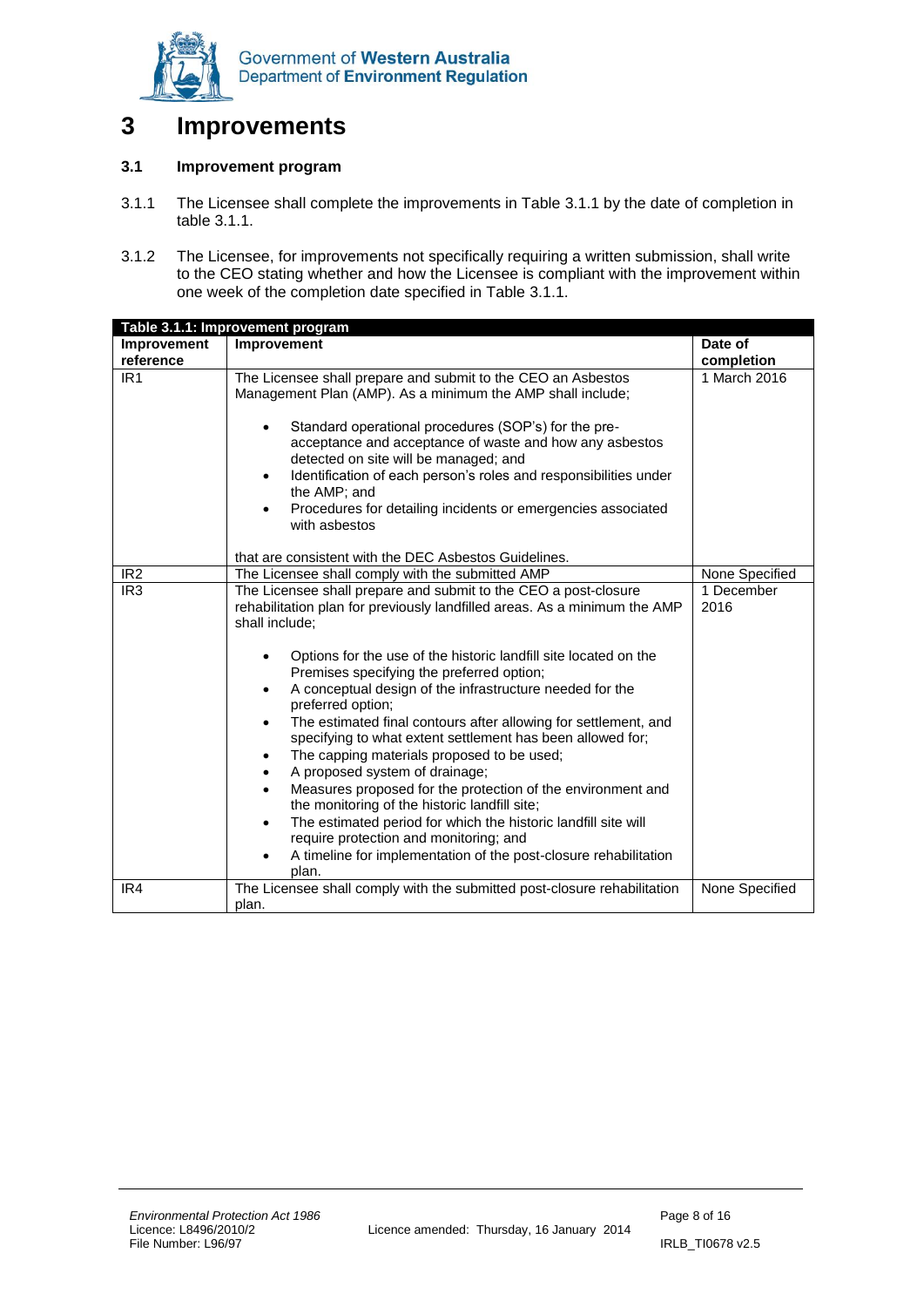

# <span id="page-8-0"></span>**4 Information**

### **4.1 Records**

- 4.1.1 All information and records required by the Licence shall:
	- (a) be legible;
	- (b) if amended, be amended in such a way that the original and subsequent amendments remain legible or are capable of retrieval;
	- (c) except for records listed in 4.1.1(d) be retained for at least 6 years from the date the records were made or until the expiry of the Licence or any subsequent licence; and
	- (d) for those following records, be retained until the expiry of the Licence and any subsequent licence:
		- (i) off-site environmental effects; or<br>(ii) matters which affect the condition
		- matters which affect the condition of the land or waters.
- 4.1.2 The Licensee shall ensure that:
	- (a) any person left in charge of the Premises is aware of the conditions of the Licence and has access at all times to the Licence or copies thereof; and
	- (b) any person who performs tasks on the Premises is informed of all of the conditions of the Licence that relate to the tasks which that person is performing.
- 4.1.3 The Licensee shall complete an Annual Audit Compliance Report indicating the extent to which the Licensee has complied with the conditions of the Licence, and any previous licence issued under Part V of the Act for the Premises for the previous annual period.
- 4.1.4 The Licensee shall implement a complaints management system that as a minimum records the number and details of complaints received concerning the environmental impact of the activities undertaken at the Premises and any action taken in response to the complaint.

### **4.2 Reporting**

4.2.1 The Licensee shall submit to the CEO an Annual Environmental Report within 60 calendar days after the end of the annual period. The report shall contain the information listed in Table 4.2.1 in the format or form specified in that table.

| Table 4.2.1: Annual Environmental Report |                                                                |                             |  |
|------------------------------------------|----------------------------------------------------------------|-----------------------------|--|
| <b>Condition or table</b>                | <b>Parameter</b>                                               | Format or form <sup>1</sup> |  |
| (if relevant)                            |                                                                |                             |  |
|                                          | Summary of any failure or malfunction of any pollution         | None specified              |  |
|                                          | control equipment and any environmental incidents that         |                             |  |
|                                          | have occurred during the annual period and any action<br>taken |                             |  |
|                                          | Summary of the effectiveness of pest, vermin, dust and         | None specified              |  |
|                                          | windblown waste controls and any actions proposed to           |                             |  |
|                                          | increase effectiveness of these controls                       |                             |  |
|                                          | The number and severity of any unauthorised fires on           | None specified              |  |
|                                          | the Premises that occurred during the reporting period         |                             |  |
|                                          | Any changes to the premises boundaries and internal            | None specified              |  |
|                                          | buffer zones                                                   |                             |  |
| 2.1.1                                    | Outputs and monitoring data                                    | None specified              |  |
| IR <sub>3</sub>                          | Summary of any actions undertaken as required by the           | None specified              |  |
|                                          | approved post-closure rehabilitation plan during the           |                             |  |
|                                          | annual period.                                                 |                             |  |
| 4.1.3                                    | Compliance                                                     | Annual Audit                |  |
|                                          |                                                                | Compliance Report           |  |
|                                          |                                                                | (AACR)                      |  |
| 4.1.4                                    | Complaints summary                                             | None specified              |  |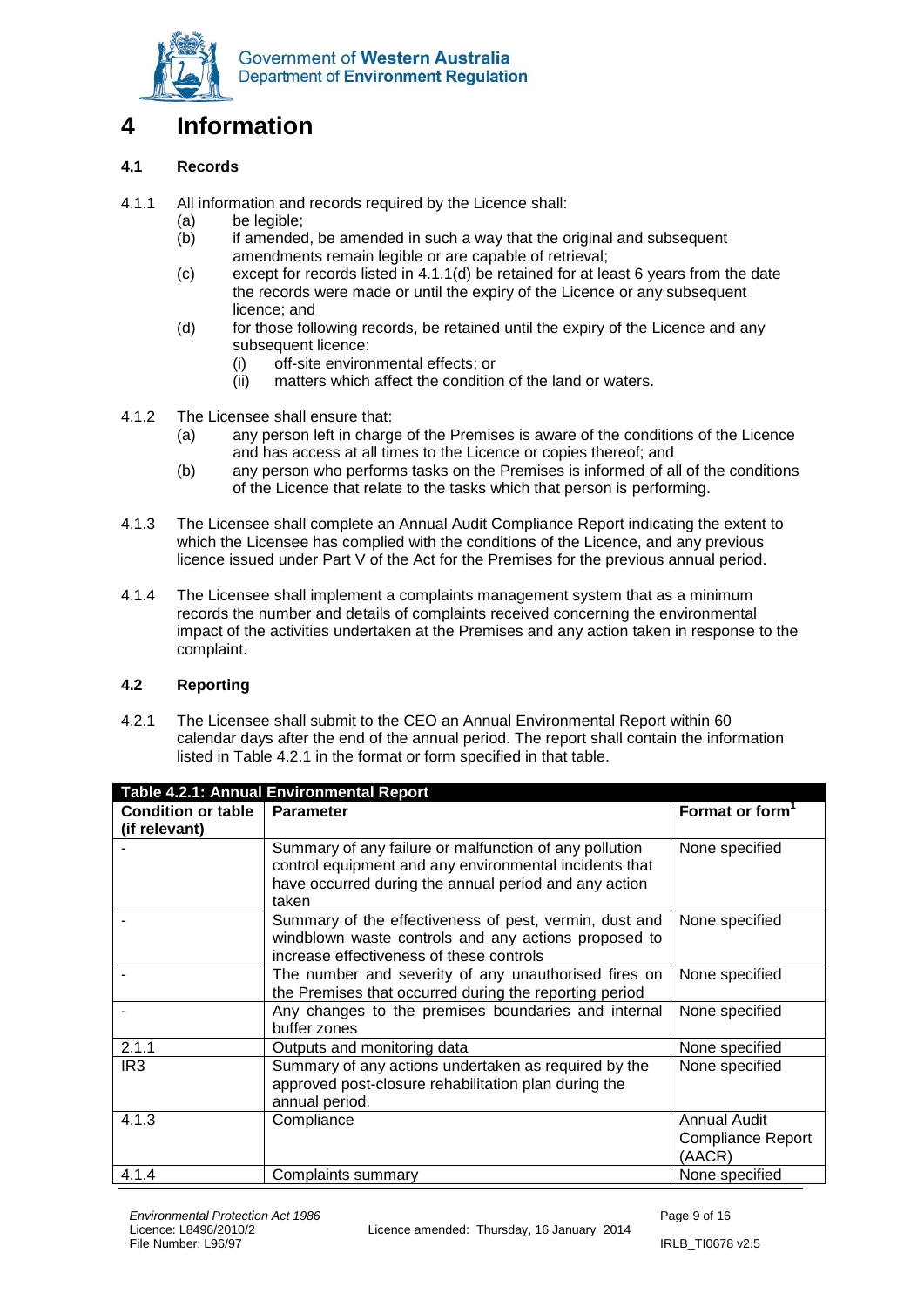

Note 1: Forms are in Schedule 2

4.2.1 The Licensee shall submit the information in Table 5.2.2 to the CEO according to the specifications in that table.

| Table 4.2.1: Non-annual reporting requirements |                                                          |                                            |                                                                                                                                              |  |
|------------------------------------------------|----------------------------------------------------------|--------------------------------------------|----------------------------------------------------------------------------------------------------------------------------------------------|--|
| <b>Condition or table</b><br>(if relevant)     | <b>Parameter</b>                                         | <b>Reporting date</b>                      | Format or form <sup>1</sup>                                                                                                                  |  |
| 1.3.9                                          | Any unauthorised fire not<br>extinguished within 2 hours | Within 14 days of<br>discovery of the fire | A report that details:<br>the date, time and<br>$\bullet$<br>location of the fire;<br>and<br>the cause or<br>suspected cause<br>of the fire. |  |

Note 1: Forms are in Schedule 2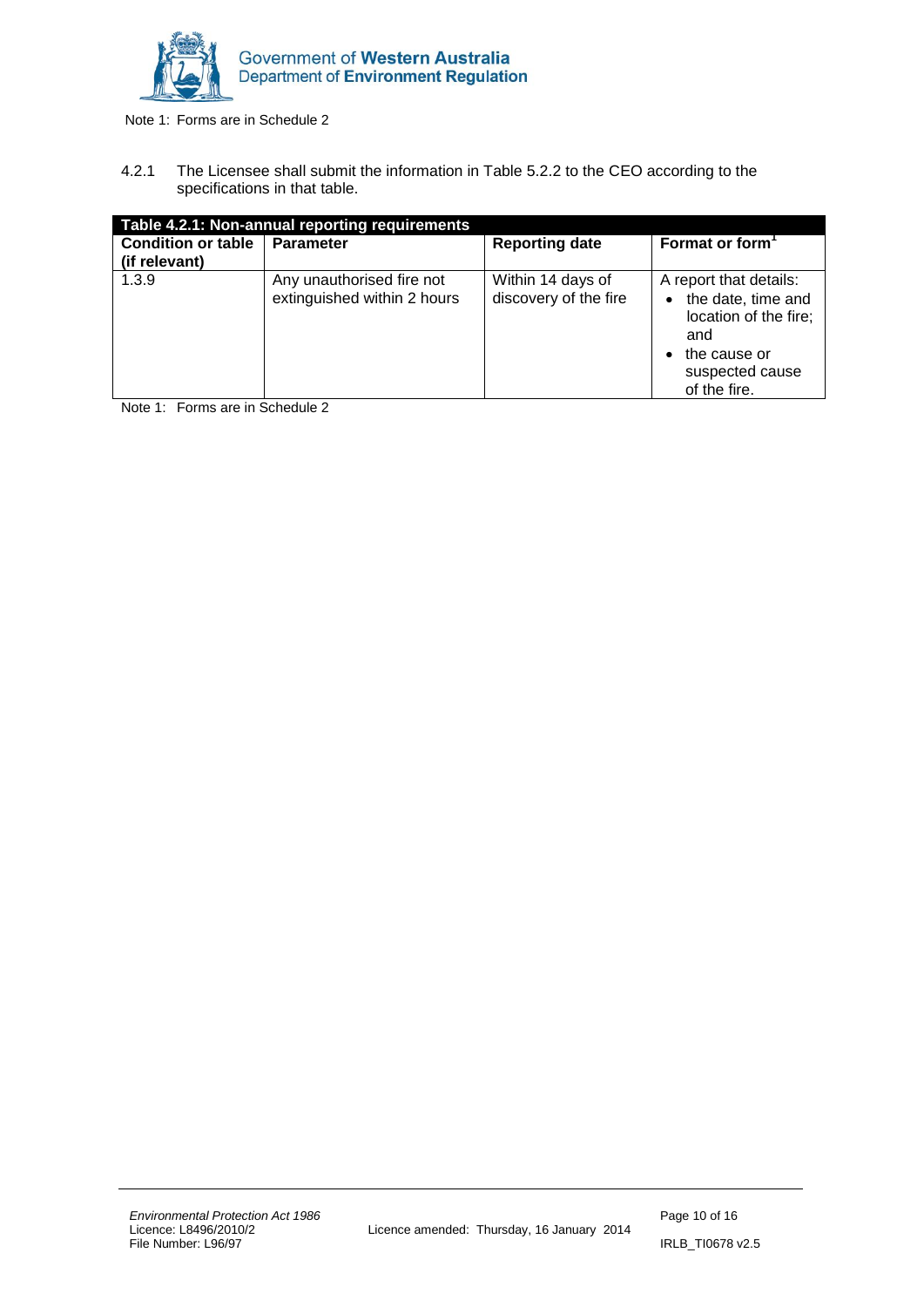

# <span id="page-10-0"></span>**Schedule 1: Maps**

### **Premises map**

The Premises is shown in the map below. The pink line depicts the Premises boundary.

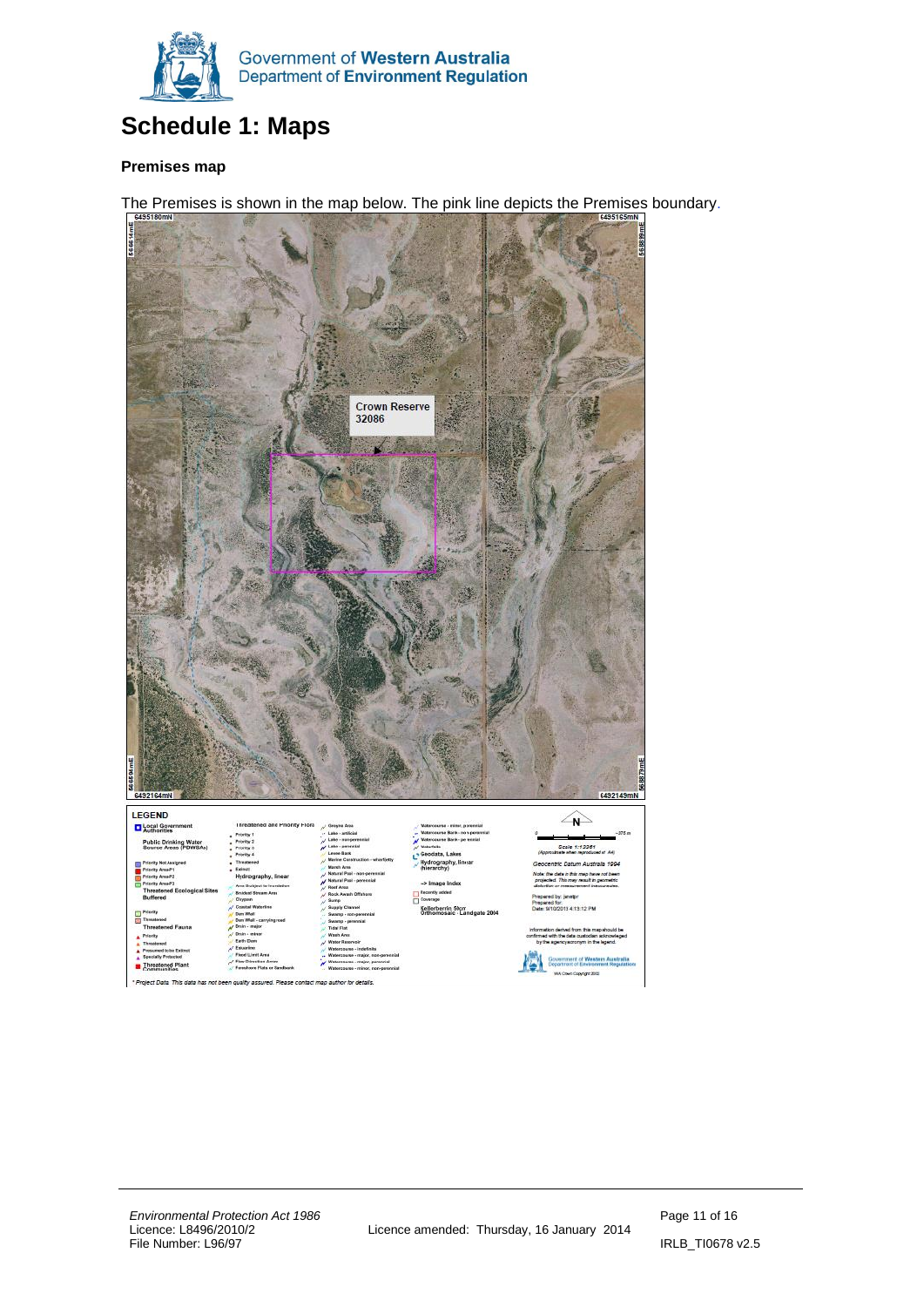

# <span id="page-11-0"></span>**Schedule 2: Reporting & notification forms**

These forms are provided for the proponent to report monitoring and other data required by the Licence. They can be requested in an electronic format.

# ANNUAL AUDIT COMPLIANCE REPORT PROFORMA

### **SECTION A LICENCE DETAILS**

| Licence Number:   |    | Licence File Number: |
|-------------------|----|----------------------|
| Company Name:     |    | ABN:                 |
| Trading as:       |    |                      |
| Reporting period: |    |                      |
|                   | to |                      |

### **STATEMENT OF COMPLIANCE WITH LICENCE CONDITIONS**

1. Were all conditions of the licence complied with within the reporting period? (please tick the appropriate box)

Yes □ Please proceed to Section C No □ Please proceed to Section B

Each page must be initialled by the person(s) who signs Section C of this Annual Audit Compliance Report (AACR).

Initial: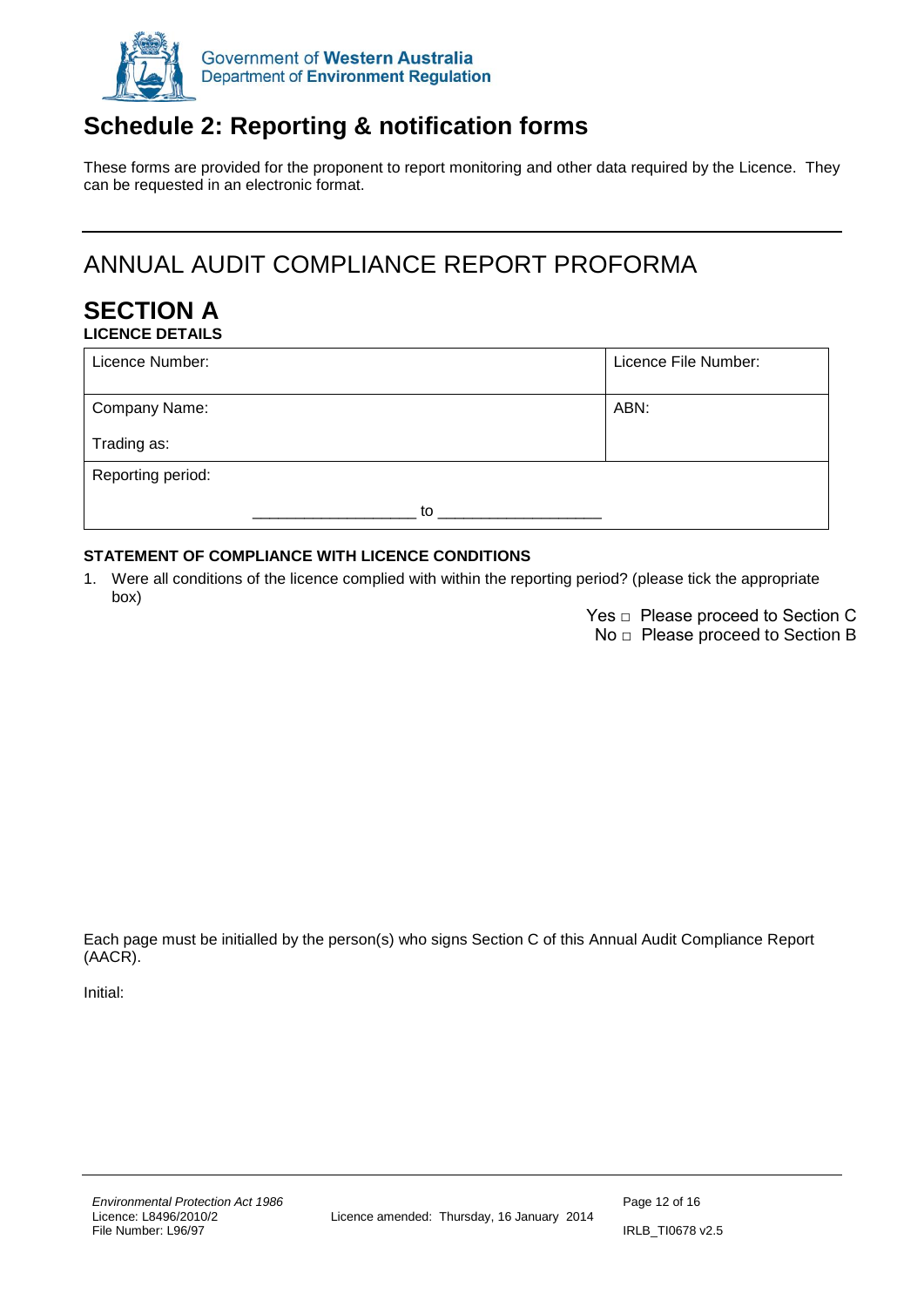

### **SECTION B DETAILS OF NON-COMPLIANCE WITH LICENCE CONDITION.**

Please use a separate page for each licence condition that was not complied with.

| a) Licence condition not complied with:                                                         |  |  |  |
|-------------------------------------------------------------------------------------------------|--|--|--|
|                                                                                                 |  |  |  |
| b) Date(s) when the non compliance occurred, if applicable:                                     |  |  |  |
|                                                                                                 |  |  |  |
| c) Was this non compliance reported to DER?:                                                    |  |  |  |
| Reported to DER verbally<br>$\Box$ Yes<br>Date _______________   $\bigsqcup$ No                 |  |  |  |
| Reported to DER in writing                                                                      |  |  |  |
| d) Has DER taken, or finalised any action in relation to the non compliance?:                   |  |  |  |
|                                                                                                 |  |  |  |
| e) Summary of particulars of the non compliance, and what was the environmental impact:         |  |  |  |
|                                                                                                 |  |  |  |
| f) If relevant, the precise location where the non compliance occurred (attach map or diagram): |  |  |  |
|                                                                                                 |  |  |  |
| g) Cause of non compliance:                                                                     |  |  |  |
|                                                                                                 |  |  |  |
| h) Action taken, or that will be taken to mitigate any adverse effects of the non compliance:   |  |  |  |
|                                                                                                 |  |  |  |
| i) Action taken or that will be taken to prevent recurrence of the non compliance:              |  |  |  |
|                                                                                                 |  |  |  |

Each page must be initialled by the person(s) who signs Section C of this AACR

Initial: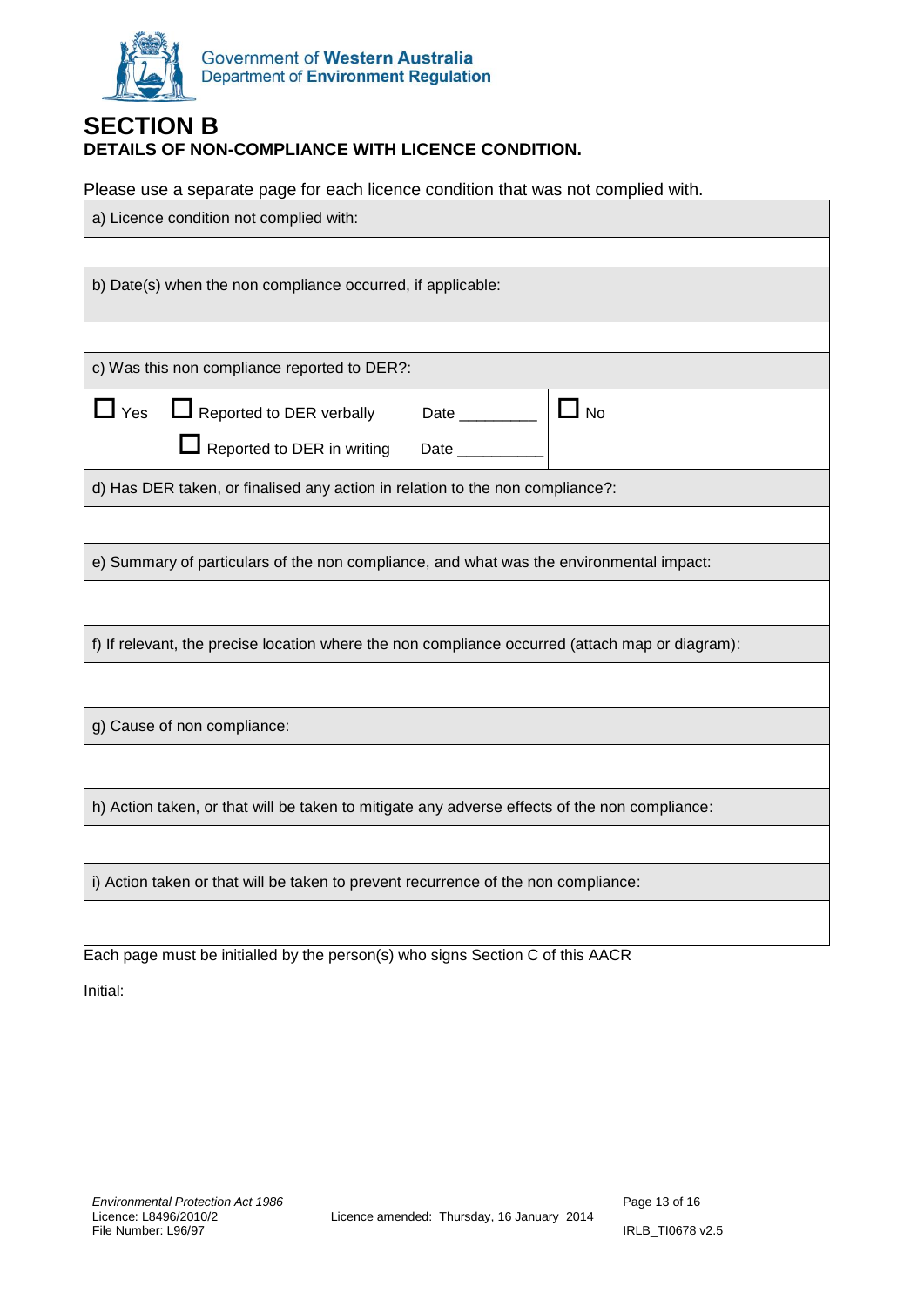

### **SIGNATURE AND CERTIFICATION**

This Annual Audit Compliance Report (AACR) may only be signed by a person(s) with legal authority to sign it. The ways in which the AACR must be signed and certified, and the people who may sign the statement, are set out below.

Please tick the box next to the category that describes how this AACR is being signed. If you are uncertain about who is entitled to sign or which category to tick, please contact the licensing officer for your premises.

| If the licence holder is                                 |        | The Annual Audit Compliance Report must be signed and certified:                                                                                                         |  |  |
|----------------------------------------------------------|--------|--------------------------------------------------------------------------------------------------------------------------------------------------------------------------|--|--|
|                                                          | $\Box$ | by the individual licence holder, or                                                                                                                                     |  |  |
| An individual                                            | $\Box$ | by a person approved in writing by the Chief Executive Officer of the<br>Department of Environment Regulation to sign on the licensee's behalf.                          |  |  |
| A firm or other                                          | $\Box$ | by the principal executive officer of the licensee; or                                                                                                                   |  |  |
| unincorporated<br>company                                | $\Box$ | by a person with authority to sign on the licensee's behalf who is approved in<br>writing by the Chief Executive Officer of the Department of Environment<br>Regulation. |  |  |
|                                                          | $\Box$ | by affixing the common seal of the licensee in accordance with the<br>Corporations Act 2001; or                                                                          |  |  |
|                                                          | $\Box$ | by two directors of the licensee; or                                                                                                                                     |  |  |
|                                                          | $\Box$ | by a director and a company secretary of the licensee, or                                                                                                                |  |  |
| A corporation                                            | $\Box$ | if the licensee is a proprietary company that has a sole director who is also<br>the sole company secretary – by that director, or                                       |  |  |
|                                                          | $\Box$ | by the principal executive officer of the licensee; or                                                                                                                   |  |  |
|                                                          | $\Box$ | by a person with authority to sign on the licensee's behalf who is approved<br>in writing by the Chief Executive Officer of the Department of Environment<br>Regulation. |  |  |
|                                                          | $\Box$ | by the principal executive officer of the licensee; or                                                                                                                   |  |  |
| A public authority<br>(other than a local<br>government) | $\Box$ | by a person with authority to sign on the licensee's behalf who is approved<br>in writing by the Chief Executive Officer of the Department of Environment<br>Regulation. |  |  |
| a local government                                       | $\Box$ | by the chief executive officer of the licensee; or                                                                                                                       |  |  |
|                                                          | $\Box$ | by affixing the seal of the local government.                                                                                                                            |  |  |

It is an offence under section 112 of the *Environmental Protection Act 1986* for a person to give information on this form that to their knowledge is false or misleading in a material particular. There is a maximum penalty of \$50,000 for an individual or body corporate.

I/We declare that the information in this annual audit compliance report is correct and not false or misleading in a material particular.

| SIGNATURE: __________________________                                                                                                                                                                                          | SIGNATURE: _____________________________ |
|--------------------------------------------------------------------------------------------------------------------------------------------------------------------------------------------------------------------------------|------------------------------------------|
| NAME:                                                                                                                                                                                                                          | NAME:                                    |
| POSITION: Network and the settlement of the settlement of the settlement of the settlement of the settlement of the settlement of the settlement of the settlement of the settlement of the settlement of the settlement of th |                                          |
|                                                                                                                                                                                                                                | DATE: <u>/_____/____________</u>         |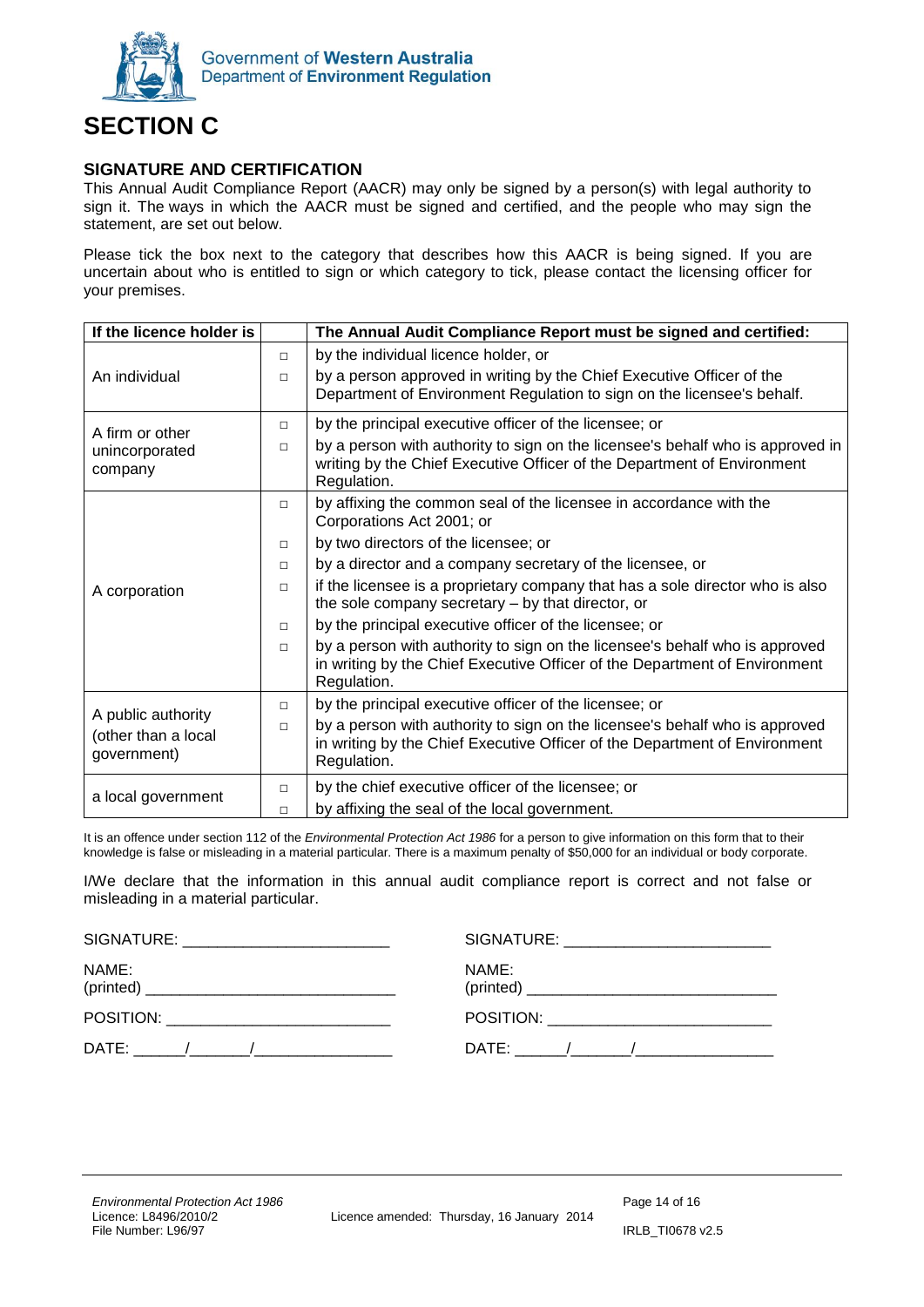

Licence: L8496/2010/1 Licensee: Shire of Kellerberrin<br>Form: N1 Date of breach: N1 Date of breach:

#### **Notification of detection of the breach of a limit.**

These pages outline the information that the operator must provide.

Units of measurement used in information supplied under Part A and B requirements shall be appropriate to the circumstances of the emission. Where appropriate, a comparison should be made of actual emissions and authorised emission limits.

### Part A

| Licence Number                 |  |
|--------------------------------|--|
| Name of operator               |  |
| <b>Location of Premises</b>    |  |
| Time and date of the detection |  |

| Notification requirements for the breach of a limit |  |  |
|-----------------------------------------------------|--|--|
| Emission point reference/ source                    |  |  |
| Parameter(s)                                        |  |  |
| Limit                                               |  |  |
| Measured value                                      |  |  |
| Date and time of monitoring                         |  |  |
| Measures taken, or intended to                      |  |  |
| be taken, to stop the emission                      |  |  |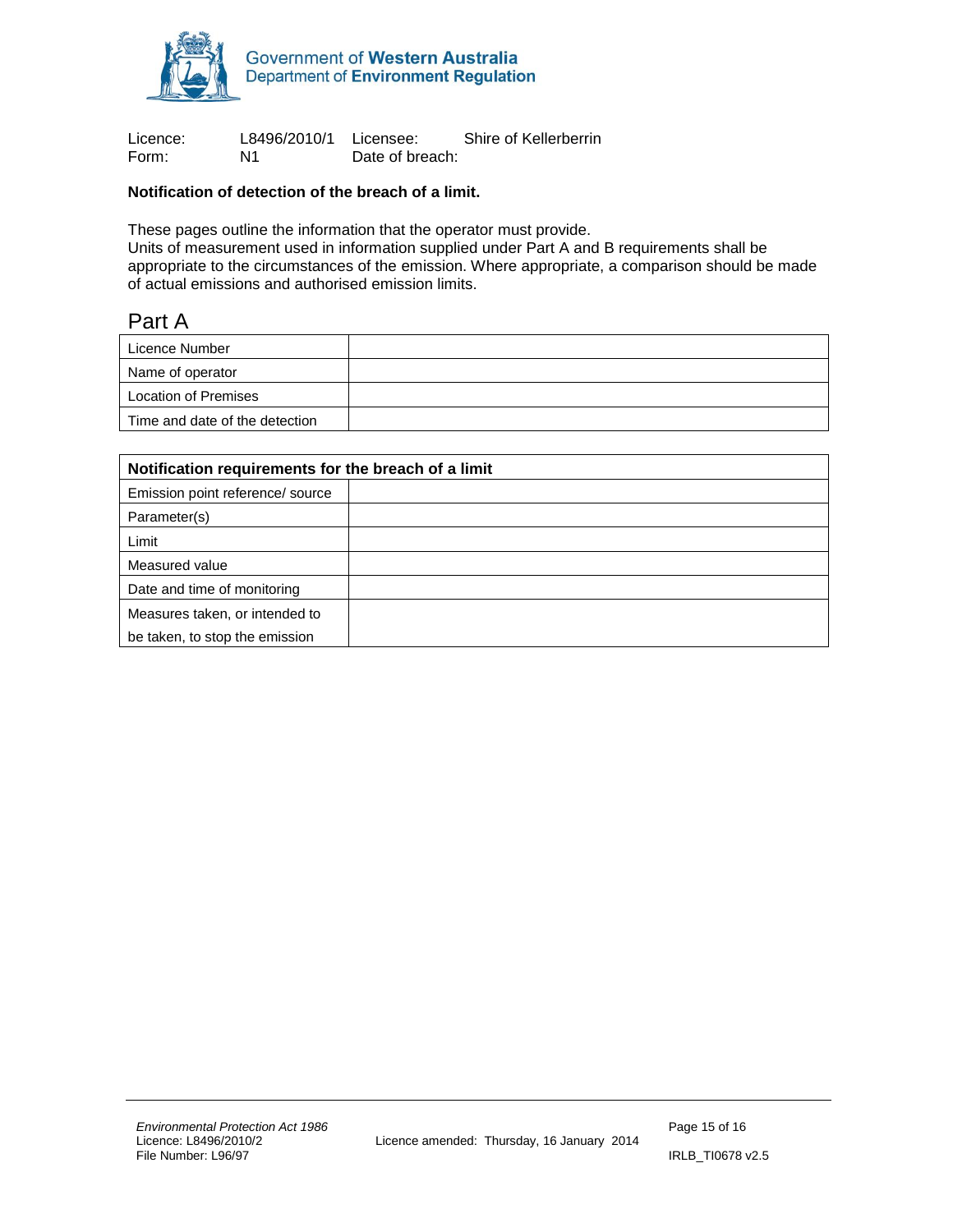

### Part B

| Any more accurate information on the matters for<br>notification under Part A. |  |
|--------------------------------------------------------------------------------|--|
| Measures taken, or intended to be taken, to                                    |  |
| prevent a recurrence of the incident.                                          |  |
|                                                                                |  |
| Measures taken, or intended to be taken, to rectify,                           |  |
| limit or prevent any pollution of the environment                              |  |
| which has been or may be caused by the emission.                               |  |
|                                                                                |  |
| The dates of any previous N1 notifications for the                             |  |
| Premises in the preceding 24 months.                                           |  |
|                                                                                |  |
|                                                                                |  |
|                                                                                |  |

| Name                   |  |
|------------------------|--|
| Post                   |  |
| Signature on behalf of |  |
| Shire of Kellerberrin  |  |
| Date                   |  |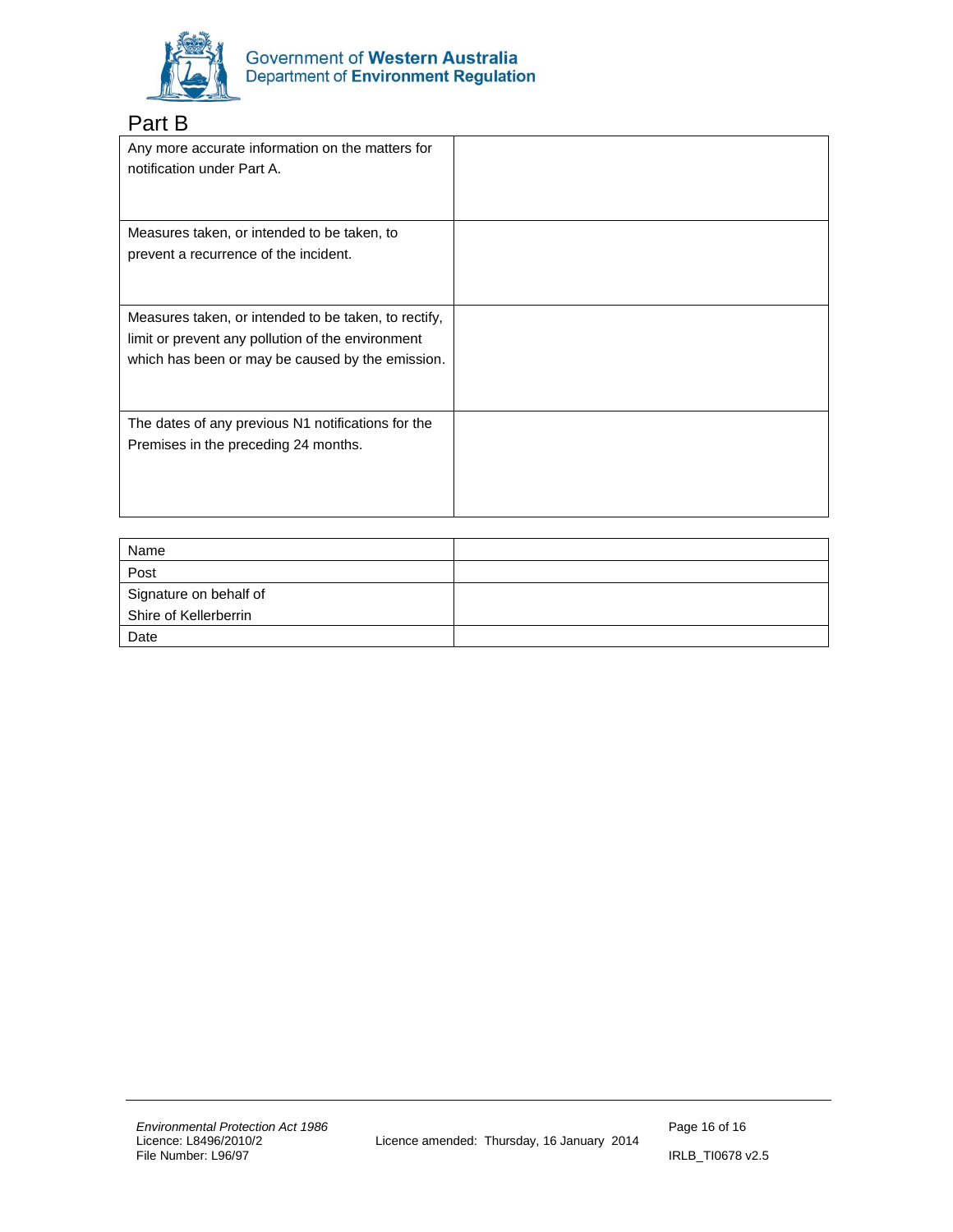

# **Decision Document**

# <span id="page-16-0"></span>*Environmental Protection Act 1986,* **Part V**

### **Licensee: Shire of Kellerberrin**

### **Licence: L8496/2010/2**

| <b>Registered office:</b> | 110 Massingham Street<br>KELLERBERIN WA 6410                                                                                                  |
|---------------------------|-----------------------------------------------------------------------------------------------------------------------------------------------|
| Premises address:         | Kellerberrin Waste Transfer Station<br><b>Inverarity Road</b><br>KELLERBERRIN WA 6410<br>Being Crown Reserve 32086 as depicted in Schedule 1. |
| <b>Issue date:</b>        | Thursday, 19 November 2015                                                                                                                    |

**Commencement date:** Friday, 29 November 2015

**Expiry date:** Saturday, 28 November 2020

#### **Decision**

Based on the assessment detailed in this document the Department of Environment Regulation (DER), has decided to issue a licence. DER considers that in reaching this decision, it has taken into account all relevant considerations.

Decision Document prepared by: Melissa Chamberlain

Licensing Officer

Decision Document authorised by: Alan Kietzmann

Delegated Officer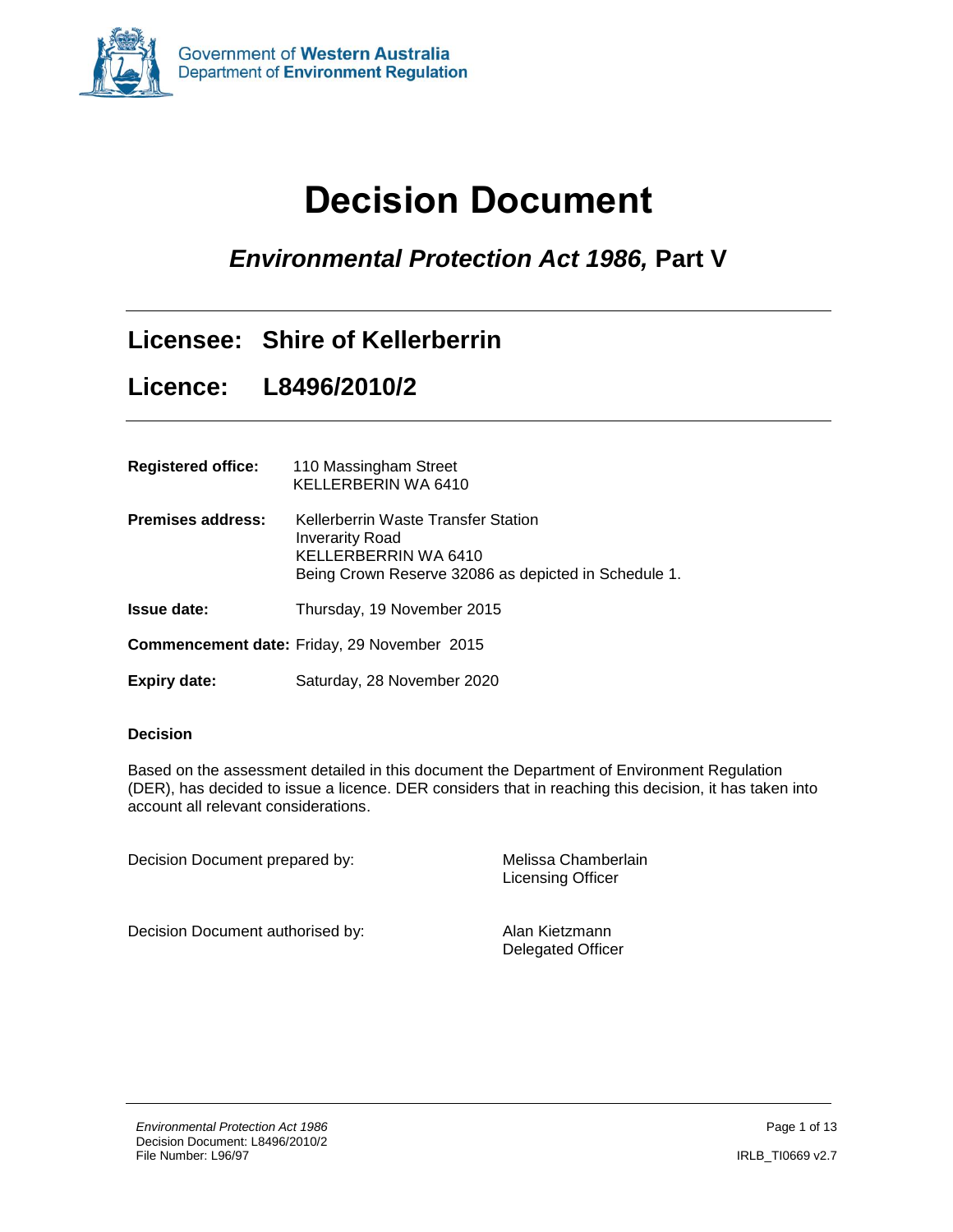

# <span id="page-17-0"></span>**Contents**

| <b>Decision Document</b> |                                              |                |
|--------------------------|----------------------------------------------|----------------|
| Contents                 |                                              | 2              |
|                          | Purpose of this Document                     | $\mathcal{P}$  |
|                          | Administrative summary                       | 3              |
|                          | Executive summary of proposal and assessment | $\overline{4}$ |
|                          | Decision table                               | 5              |
| 5                        | Advertisement and consultation table         | 12             |
|                          | <b>Risk Assessment</b>                       | 13             |

# <span id="page-17-1"></span>**1 Purpose of this Document**

This decision document explains how DER has assessed and determined the application and provides a record of DER's decision-making process and how relevant factors have been taken into account. Stakeholders should note that this document is limited to DER's assessment and decision making under Part V of the *Environmental Protection Act 1986.* Other approvals may be required for the proposal, and it is the proponent's responsibility to ensure they have all relevant approvals for their Premises.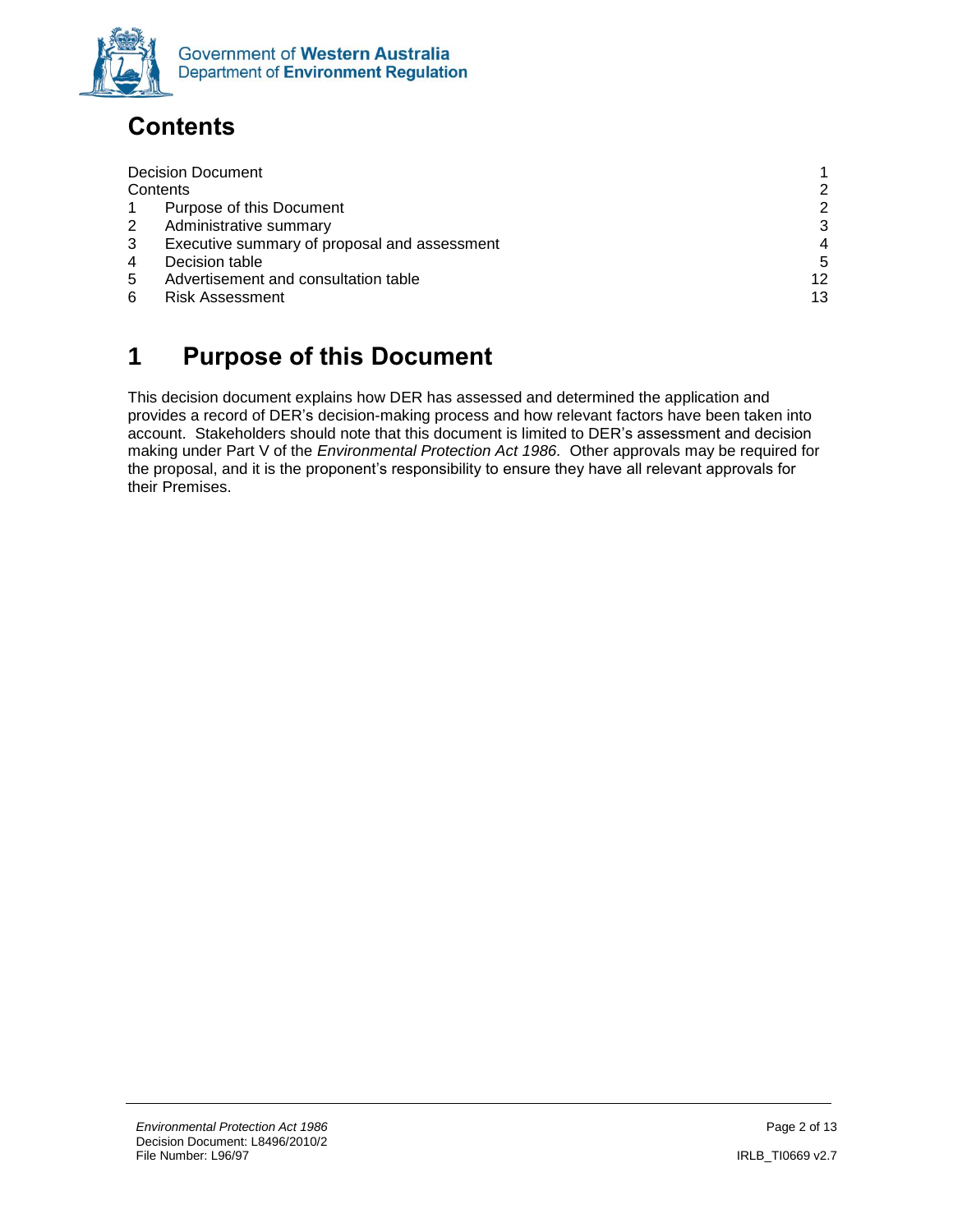

# <span id="page-18-0"></span>**2 Administrative summary**

| <b>Administrative details</b>                                                                                                                    |                                                                                       |                                                                           |  |  |
|--------------------------------------------------------------------------------------------------------------------------------------------------|---------------------------------------------------------------------------------------|---------------------------------------------------------------------------|--|--|
| Application type                                                                                                                                 | Works Approval<br><b>New Licence</b><br>Licence amendment<br>Works Approval amendment |                                                                           |  |  |
|                                                                                                                                                  | Category number(s)                                                                    | <b>Assessed design</b><br>capacity                                        |  |  |
| Activities that cause the premises to become<br>prescribed premises                                                                              | 62                                                                                    | 5000 tonnes per annual<br>period                                          |  |  |
| Application verified                                                                                                                             | Date: 14/10/2015                                                                      |                                                                           |  |  |
| Application fee paid                                                                                                                             | Date: 4/11/2015                                                                       |                                                                           |  |  |
| Works Approval has been complied with                                                                                                            | Yesl l<br>No <sub>1</sub>                                                             | $N/A\not\!\!\!\!\!\times$                                                 |  |  |
| Compliance Certificate received                                                                                                                  | Yes<br>No <sub>1</sub>                                                                | $N/A\boxtimes$                                                            |  |  |
| Commercial-in-confidence claim                                                                                                                   | No $\boxtimes$<br>$Yes \Box$                                                          |                                                                           |  |  |
| Commercial-in-confidence claim outcome                                                                                                           |                                                                                       |                                                                           |  |  |
| Is the proposal a Major Resource Project?                                                                                                        | No $\boxtimes$<br>Yes                                                                 |                                                                           |  |  |
| Was the proposal referred to the Environmental<br>Protection Authority (EPA) under Part IV of the<br><b>Environmental Protection Act 1986?</b>   | $No\boxtimes$<br>$Yes \Box$                                                           | Referral decision No:<br>Managed under Part V<br>Assessed under Part IV [ |  |  |
|                                                                                                                                                  |                                                                                       | Ministerial statement No:                                                 |  |  |
| Is the proposal subject to Ministerial Conditions?                                                                                               | $No\neg\neg$<br>Yesl I                                                                | EPA Report No:                                                            |  |  |
| Does the proposal involve a discharge of waste<br>into a designated area (as defined in section 57<br>of the Environmental Protection Act 1986)? | $No\neg\neg$<br>$Yes \Box$                                                            | Department of Water consulted Yes $\Box$ No $\boxtimes$                   |  |  |
| No $\boxtimes$<br>Is the Premises within an Environmental Protection Policy (EPP) Area Yes                                                       |                                                                                       |                                                                           |  |  |
| Is the Premises subject to any EPP requirements?                                                                                                 | No $\boxtimes$<br>Yes                                                                 |                                                                           |  |  |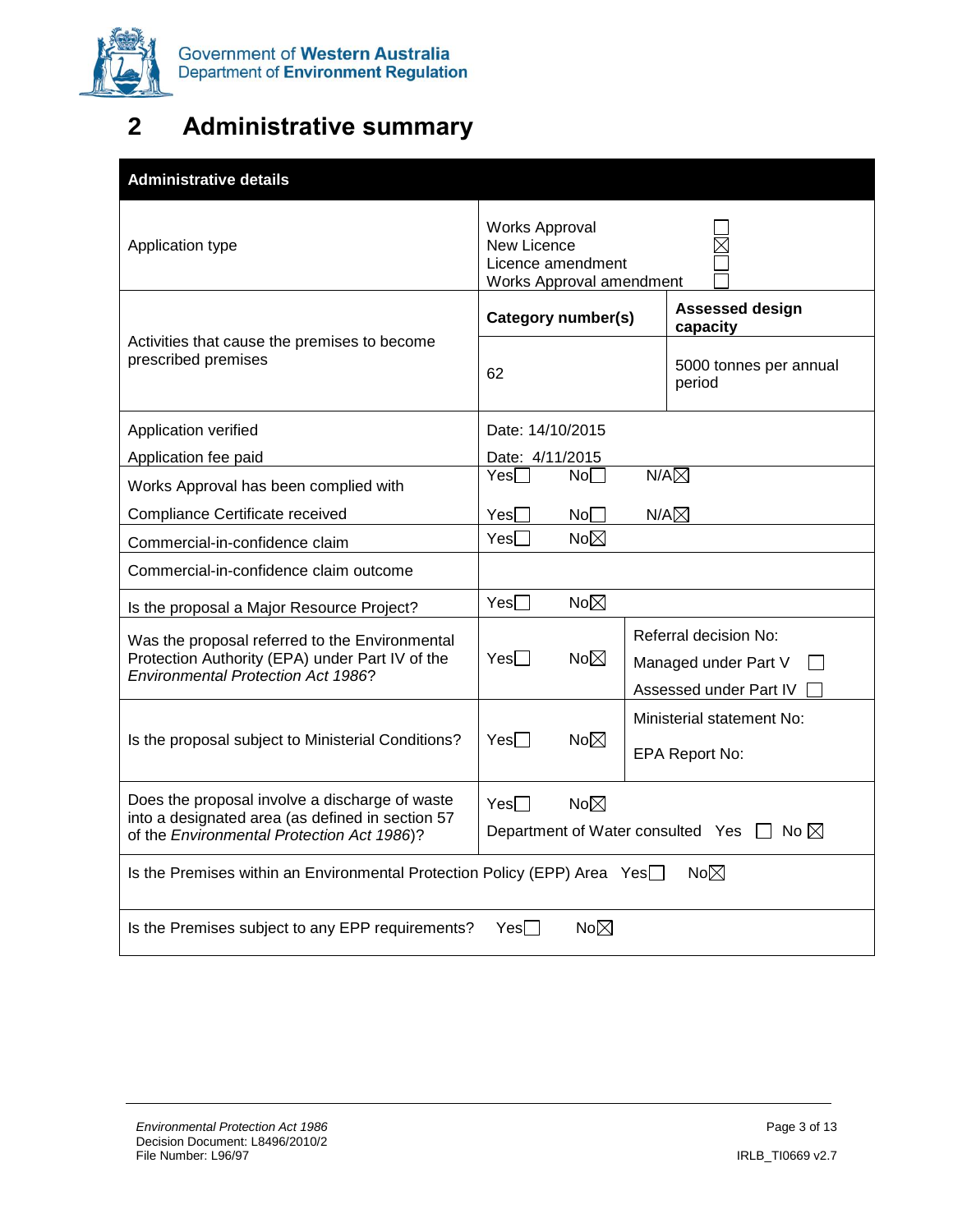



### <span id="page-19-0"></span>**3 Executive summary of proposal and assessment**

The Kellerberrin Waste Transfer Station (The Premises) is located on Crown Reserve 32086 approximately 5.5 kilometres (km) south of the Kellerberrin town centre. The nearest residential property identified on Department of Environment Regulation's GIS mapping system appears to be over 4km to the north east. The surrounding land is primarily used for farming however the Crown Reserve is located on land allocated for recreational use which is located within a broad valley floor which is subject to indundation during heavy rainfall events. Any runoff from the area will enter the Salt River. The transfer station is located on land through which minor ephemeral water courses flow. Depth to groundwater at the premises is unknown. There is no Public Drinking Water Source Area (PDWSA) within at least 10 km of the site.

The Premises accepts waste from the Kellerberrin community where it is stored prior to transport to the Northam landfill for final disposal. The facility is manned and is opened from 8 am to 5 pm Friday to Monday. Self cart household rubbish is deposited by the public into open top steel front lift bins which are removed as required by Avon Waste . Scrap metal waste is accepted by the transfer station and is stored in a stockpile on site before being removed by a scrap metal recovery contractor. Green waste is also accepted by the premises. No asbestos or construction and demolition waste is accepted. The transfer station is fully fenced and locked when not in operation. A waste oil collection facility is located on site.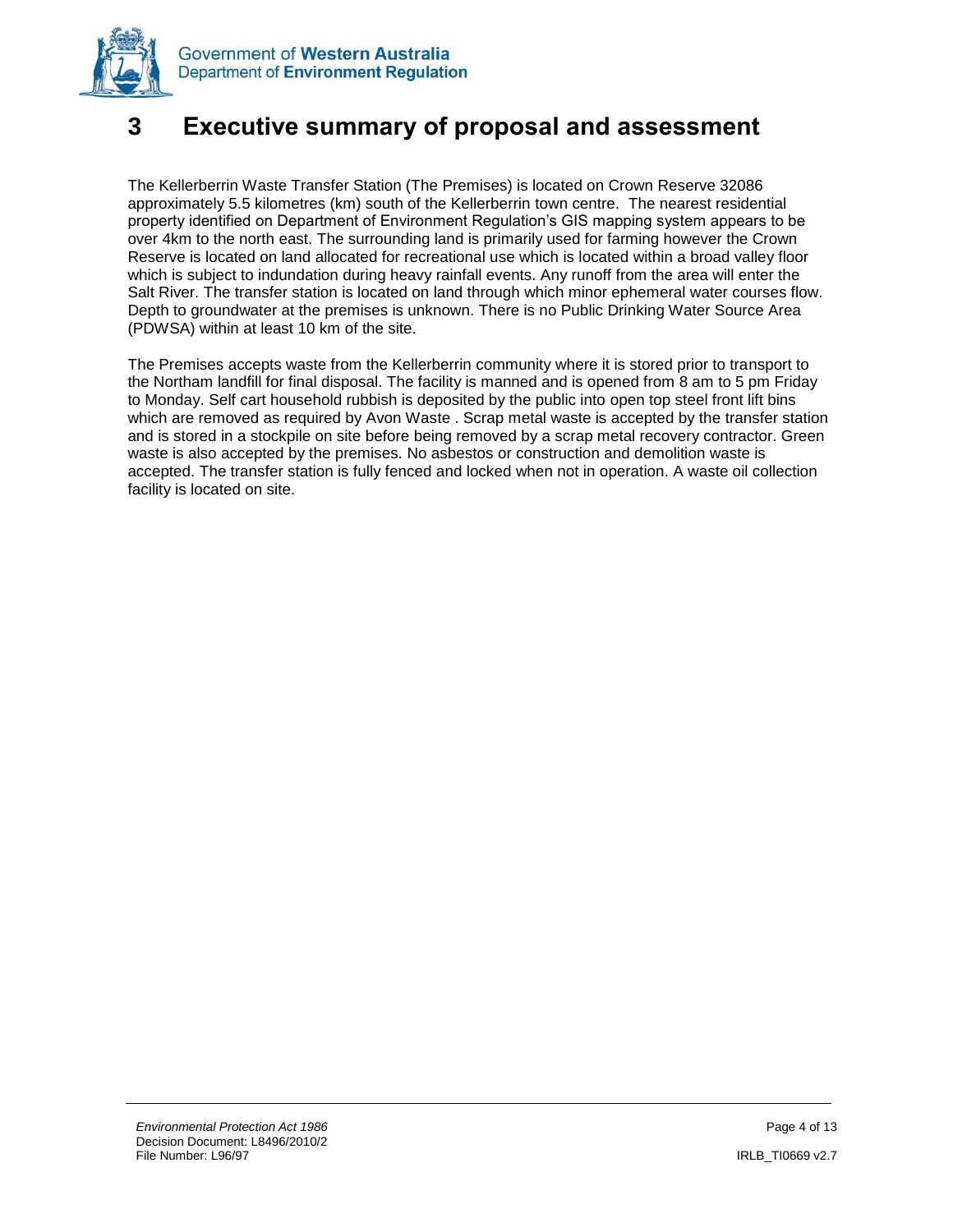

# **4 Decision table**

All applications are assessed in line with the *Environmental Protection Act 1986*, the *Environmental Protection Regulations 1987* and DER's Operational Procedure on Assessing Emissions and Discharges from Prescribed Premises. Where other references have been used in making the decision they are detailed in the decision document.

<span id="page-20-0"></span>

| <b>DECISION TABLE</b>                            |                                                                |                                                                                                                                                                                                                                                                                                                                                                                                                                                                                                                                                                                                                                                                                                                                                                                                                                                                                                                                                                                                                                                                                                                                                                                                                                                                                                                                                                                              |                                            |
|--------------------------------------------------|----------------------------------------------------------------|----------------------------------------------------------------------------------------------------------------------------------------------------------------------------------------------------------------------------------------------------------------------------------------------------------------------------------------------------------------------------------------------------------------------------------------------------------------------------------------------------------------------------------------------------------------------------------------------------------------------------------------------------------------------------------------------------------------------------------------------------------------------------------------------------------------------------------------------------------------------------------------------------------------------------------------------------------------------------------------------------------------------------------------------------------------------------------------------------------------------------------------------------------------------------------------------------------------------------------------------------------------------------------------------------------------------------------------------------------------------------------------------|--------------------------------------------|
| <b>Works</b><br>Approval /<br>Licence<br>section | <b>Condition</b><br>number<br>W = Works Approval<br>L= Licence | Justification (including risk description & decision methodology where relevant)                                                                                                                                                                                                                                                                                                                                                                                                                                                                                                                                                                                                                                                                                                                                                                                                                                                                                                                                                                                                                                                                                                                                                                                                                                                                                                             | Reference<br>documents                     |
| General<br>conditions                            | $L1.2.1 - 1.2.3$                                               | Condition 1.2.1 has been included on the licence to require the occupier to maintain all<br>pollution control and monitoring equipment in accordance with the manufacturer's<br>specifications which assists in providing greater certainty and reliability in monitoring<br>results as well as assisting in the reduction of emissions from the premises.<br>As the premises is a waste facility there is the potential that environmentally hazardous<br>materials may be brought or stored on site. Condition 1.2.2 requires the licensee to<br>appropriately manage any spills that my occur outside of an engineered containment<br>system.<br><b>Emission Description</b><br><i>Emission:</i> Stormwater contaminated with leachate from waste received at the<br>premises, particulary hazardous and putrescible wastes.<br>Impact: Contamination of surrounding land and surface water drainage systems.<br>Potential impacts on ecology of surface water from the addition of nutrients and heavy<br>metals. The premises is located on a broad valley floor which is subject to indundation<br>during heavy rainfall events. The Salt River is located approximately 400m to the south<br>east, and the Mournucking nature reserve is located adjacent to the southern<br>boundary.<br>Controls: The licensee has not specified any stormwater controls.<br><b>Risk Assessment</b> | Application<br>supporting<br>documentation |
|                                                  |                                                                | Consequence: Moderate                                                                                                                                                                                                                                                                                                                                                                                                                                                                                                                                                                                                                                                                                                                                                                                                                                                                                                                                                                                                                                                                                                                                                                                                                                                                                                                                                                        |                                            |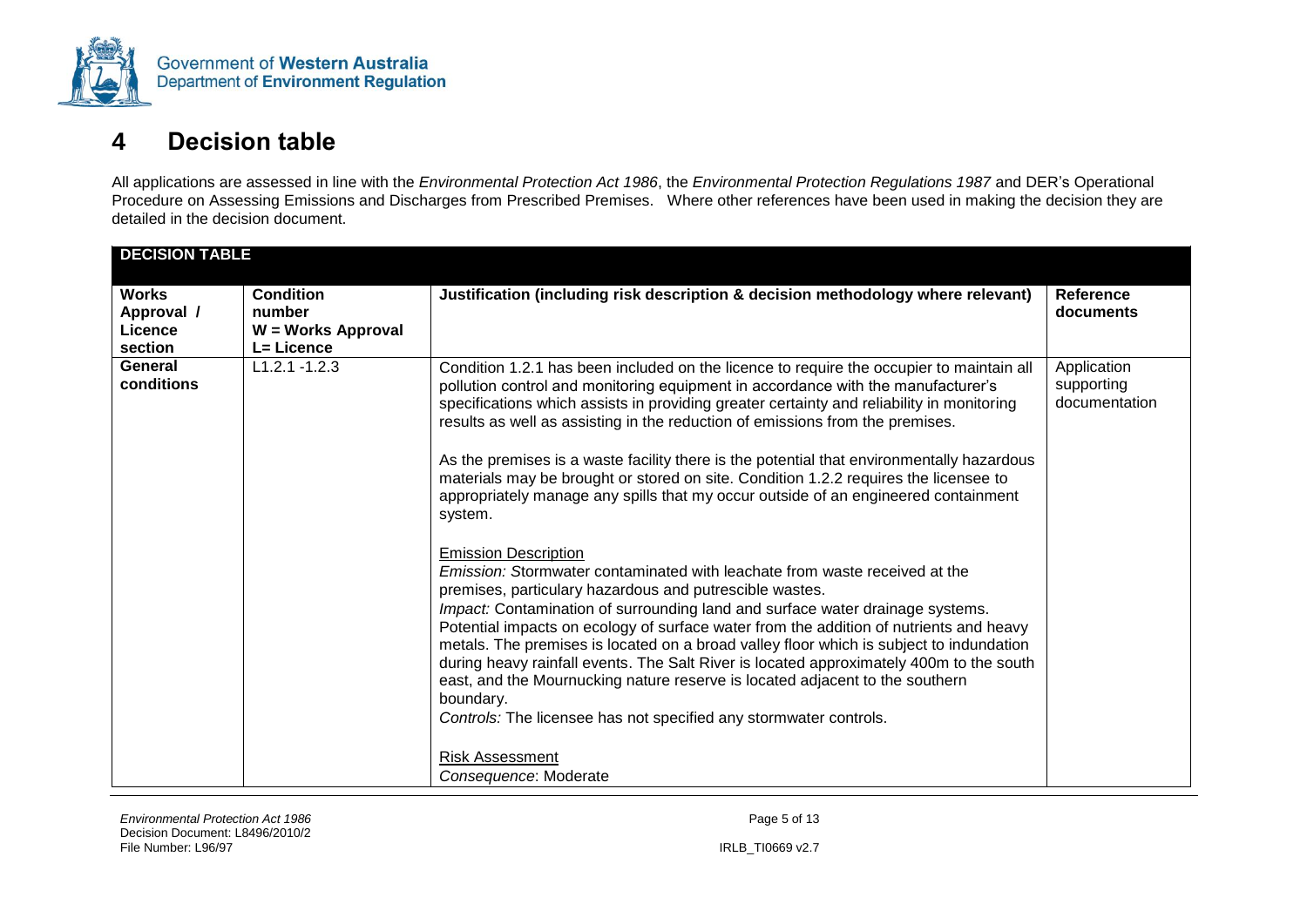

| <b>DECISION TABLE</b>                            |                                                                |                                                                                                                                                                                                                                                                                                                                                                                                                                                                                                                                                                                                                                                                                                                                                                                                                                                                                                                                         |                                                            |
|--------------------------------------------------|----------------------------------------------------------------|-----------------------------------------------------------------------------------------------------------------------------------------------------------------------------------------------------------------------------------------------------------------------------------------------------------------------------------------------------------------------------------------------------------------------------------------------------------------------------------------------------------------------------------------------------------------------------------------------------------------------------------------------------------------------------------------------------------------------------------------------------------------------------------------------------------------------------------------------------------------------------------------------------------------------------------------|------------------------------------------------------------|
| <b>Works</b><br>Approval /<br>Licence<br>section | <b>Condition</b><br>number<br>W = Works Approval<br>L= Licence | Justification (including risk description & decision methodology where relevant)                                                                                                                                                                                                                                                                                                                                                                                                                                                                                                                                                                                                                                                                                                                                                                                                                                                        | <b>Reference</b><br>documents                              |
|                                                  |                                                                | Likelihood: Possible<br><b>Risk Rating: Moderate</b><br><b>Regulatory Controls</b><br>Condition 1.2.3 has been added to the licence to require the operator to operate and<br>maintain a surface water management system that directs stormwater around the<br>landfill and which keeps stormwater that has come into contact with waste separated<br>from that which has not. The condition also requires stormwater that has come into<br>contact with waste to be considered and managed as leachate.<br>Condition 1.3.3 requires waste oils to be stored in a fully enclosed and bunded area or<br>container to prevent migration of offsite of any contaminated stormwaters. Condition<br>1.3.3 also requires putrescibles other than green waste are stored within skip bins to<br>reduce the risk of leachate migration.<br><b>Residual Risk</b><br>Consequence Moderate<br>Likelihood: Unlikely<br><b>Risk Rating: Moderate</b> |                                                            |
| <b>Premises</b><br>operation                     | $L1.3.1 - 1.3.7$                                               | The licensee has advised that processes have remained the same as previous years<br>and so there have been no changes to the requirements of premises operations<br>conditions as part of this renewal.<br>Condition 1.3.1 specifies the waste types and quantity limits that may be accepted at<br>the premises, and condition 1.3.2 requires any waste not meeting these specifications<br>are removed as soon as practicable. Condition 1.3.3 specifies the waste processing<br>that can occur on site and any specifications.                                                                                                                                                                                                                                                                                                                                                                                                       | L8496/2010/1<br>Application<br>supporting<br>documentation |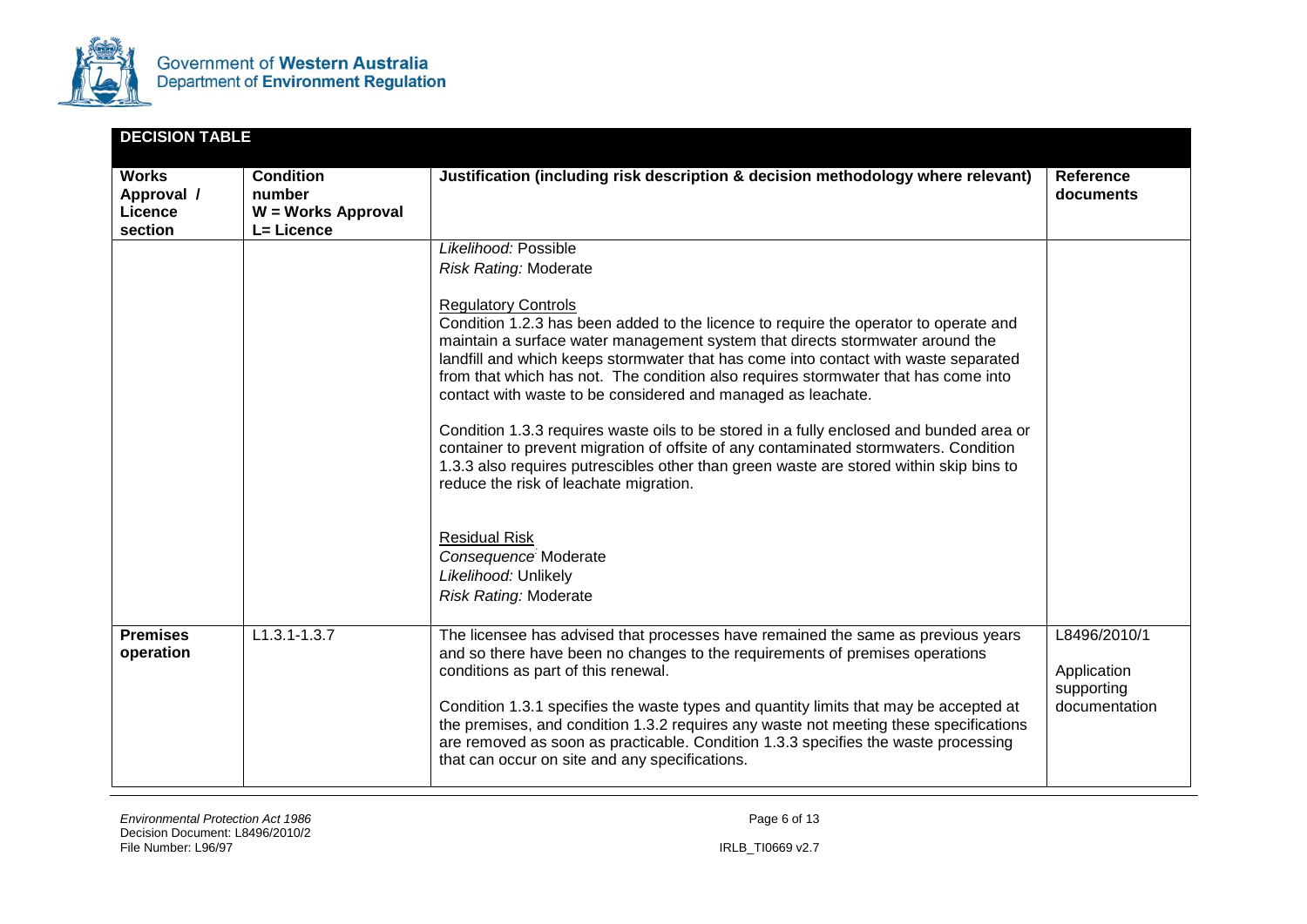

| <b>DECISION TABLE</b>                            |                                                                |                                                                                                                                                                                                                                                                                                                                                                                                                                                                                                                                                                                                                                                                                                                                                                                                                                                                                                                                                                                                                                                                                                                                                                                                                                                                                                                                                                                            |                                                |
|--------------------------------------------------|----------------------------------------------------------------|--------------------------------------------------------------------------------------------------------------------------------------------------------------------------------------------------------------------------------------------------------------------------------------------------------------------------------------------------------------------------------------------------------------------------------------------------------------------------------------------------------------------------------------------------------------------------------------------------------------------------------------------------------------------------------------------------------------------------------------------------------------------------------------------------------------------------------------------------------------------------------------------------------------------------------------------------------------------------------------------------------------------------------------------------------------------------------------------------------------------------------------------------------------------------------------------------------------------------------------------------------------------------------------------------------------------------------------------------------------------------------------------|------------------------------------------------|
| <b>Works</b><br>Approval /<br>Licence<br>section | <b>Condition</b><br>number<br>W = Works Approval<br>L= Licence | Justification (including risk description & decision methodology where relevant)                                                                                                                                                                                                                                                                                                                                                                                                                                                                                                                                                                                                                                                                                                                                                                                                                                                                                                                                                                                                                                                                                                                                                                                                                                                                                                           | <b>Reference</b><br>documents                  |
|                                                  |                                                                | Condition 1.3.4 requires that security measures are implemented on site to prevent the<br>illegal dumping of material.<br>Condition 1.3.5 requires the licensee to control pests, flies and vermin at the premises.<br>Pests, flies and vermin may impact the natural fauna and flora in the area by<br>competing for resources, for example food and shelter. The premises is located<br>adjacent to the Mournucking Nature Reserve which, and the presence of pests, flies or<br>vermin may negatively impact the amenity of the area.<br>Condition 1.3.6 requires the licensee to ensure no windblown waste escapes from the<br>Premises and windblown waste is collected and contained. Windblown waste may<br>impact the natural fauna and flora by spreading contaminants to neighbouring<br>properties, particularly hazardous or putrescible waste types. Due to the proximity to<br>Yilgarn River windblown waste may enter surface water areas and migrate<br>downstream. Windblown waste also impacts the visual amenity of the surrounding land<br>which is allocated as a nature reserve.<br>Condition 1.3.7 requires the licensee to ensure unauthorised fires are promptly<br>extinguished to avoid smoke and particulate emissions which may impact on the<br>surrounding fauna and flora or the public health of individuals using the area for<br>recreational purposes. |                                                |
| <b>Fugitive</b><br>emissions                     | N/A                                                            | <b>Emission Description</b><br>Emission: Dust emissions from activities on the premises such as driving vehicles,<br>unloading waste.<br>Impact: Dust can negatively impact on the health, welfare and amenity of those on<br>nearby properties as well as flora and fauna. There are no residents within 4km of the<br>premises. Ephemeral creeks are located within the premises which flow to the Yilgarn<br>River. The surrounding land is allocated as a nature reserve.                                                                                                                                                                                                                                                                                                                                                                                                                                                                                                                                                                                                                                                                                                                                                                                                                                                                                                              | Environmental<br><b>Protection Act</b><br>1986 |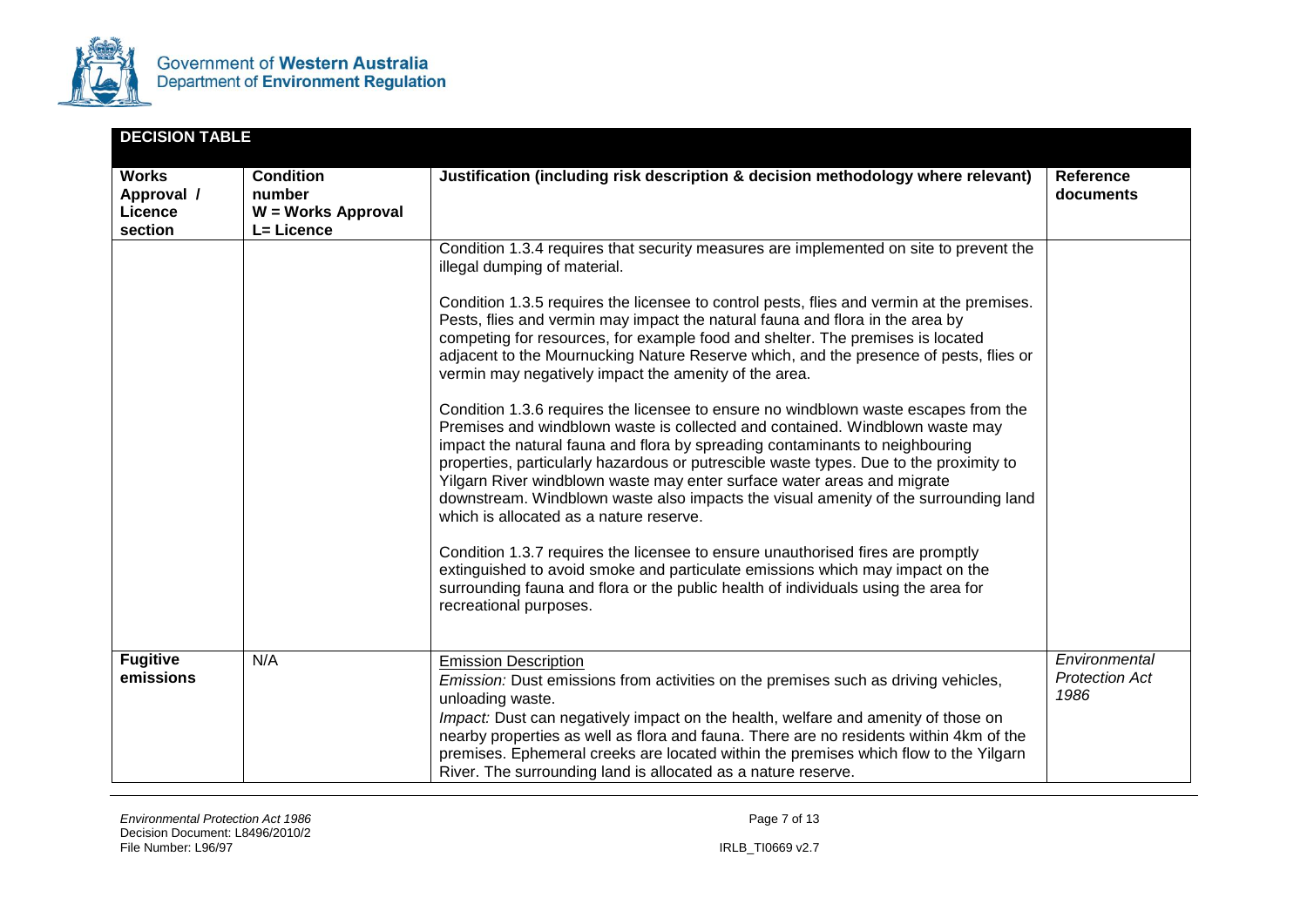

| <b>DECISION TABLE</b>                            |                                                                |                                                                                                                                                                                                                                                                                                                                                                                                                                                                                                                                         |                                                |
|--------------------------------------------------|----------------------------------------------------------------|-----------------------------------------------------------------------------------------------------------------------------------------------------------------------------------------------------------------------------------------------------------------------------------------------------------------------------------------------------------------------------------------------------------------------------------------------------------------------------------------------------------------------------------------|------------------------------------------------|
| <b>Works</b><br>Approval /<br>Licence<br>section | <b>Condition</b><br>number<br>W = Works Approval<br>L= Licence | Justification (including risk description & decision methodology where relevant)                                                                                                                                                                                                                                                                                                                                                                                                                                                        | Reference<br>documents                         |
|                                                  |                                                                | Controls: The licensee has not proposed any specific controls.<br><b>Risk Assessment</b><br>Consequence: Insignificant<br>Likelihood: Possible<br>Risk Rating: Low<br><b>Regulatory Controls</b><br>Fugitive emission are sufficiently regulated under the general provisions of the<br><b>Environmental Protection Act 1986.</b><br><b>Residual Risk</b><br>Consequence: Insignificant<br>Likelihood: Possible<br>Risk Rating: Low                                                                                                     |                                                |
| Odour                                            | N/A                                                            | <b>Emission Description</b><br>Emission: Odour from receipt and disposal of putrescible wastes.<br>Impact: Odour can negatively impact on the welfare and amenity of those on nearby<br>properties. The nearest residence is located 4km to the north east. The Mournucking<br>Nature Reserve is located immediately adjacent to the south of the premises.<br>Controls: The Licensee has not proposed any specific controls<br><b>Risk Assessment</b><br>Consequence: Insignificant<br>Likelihood: Possible<br><b>Risk Rating: Low</b> | Environmental<br><b>Protection Act</b><br>1986 |

IRLB\_TI0669 v2.7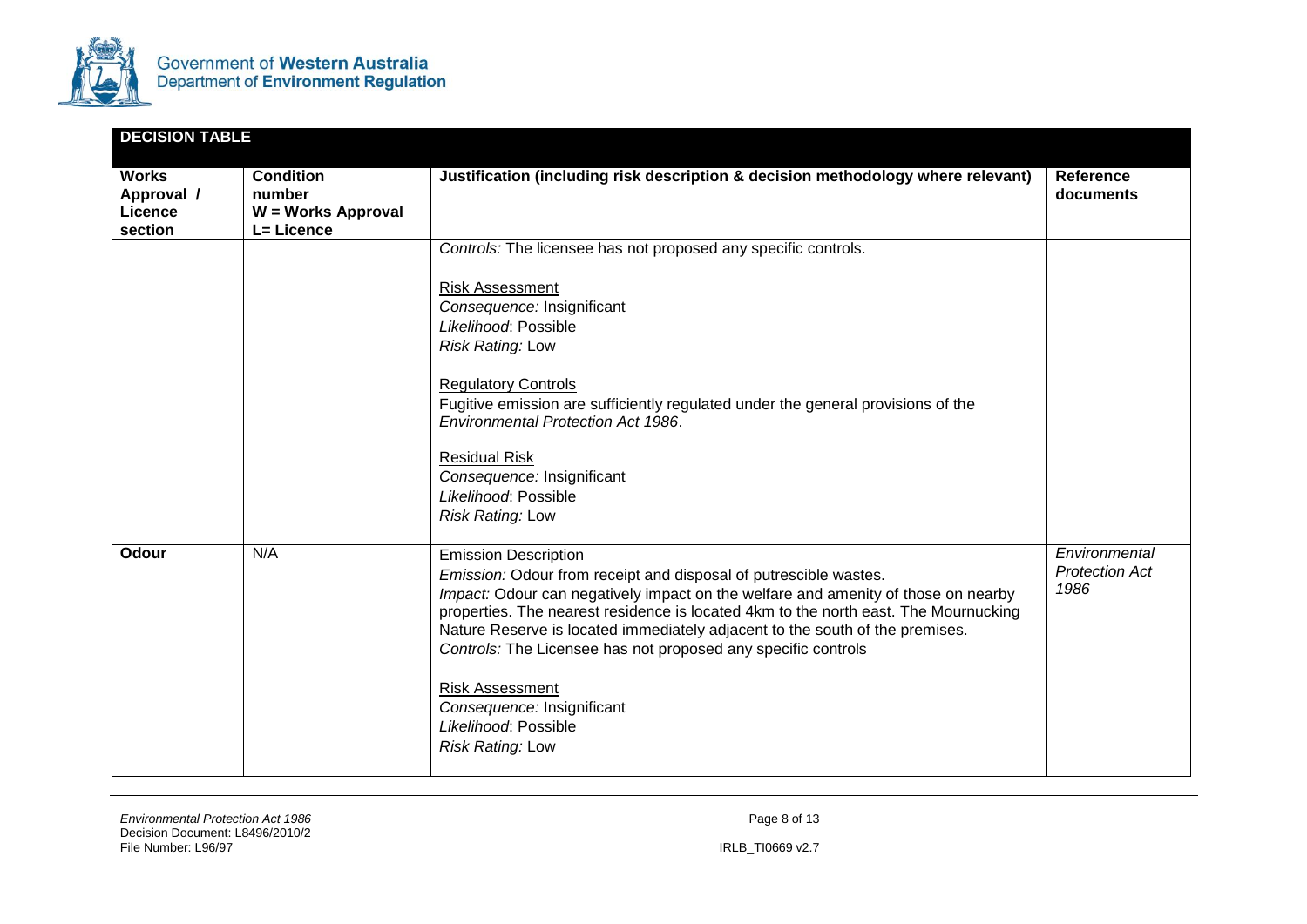

| <b>DECISION TABLE</b>                            |                                                                |                                                                                                                                                                                                                                                                                                                                                                                                                                                                                                                                                                                                                                                                                                                                                                                                                                                                                    |                                                                                                           |
|--------------------------------------------------|----------------------------------------------------------------|------------------------------------------------------------------------------------------------------------------------------------------------------------------------------------------------------------------------------------------------------------------------------------------------------------------------------------------------------------------------------------------------------------------------------------------------------------------------------------------------------------------------------------------------------------------------------------------------------------------------------------------------------------------------------------------------------------------------------------------------------------------------------------------------------------------------------------------------------------------------------------|-----------------------------------------------------------------------------------------------------------|
| <b>Works</b><br>Approval /<br>Licence<br>section | <b>Condition</b><br>number<br>W = Works Approval<br>L= Licence | Justification (including risk description & decision methodology where relevant)                                                                                                                                                                                                                                                                                                                                                                                                                                                                                                                                                                                                                                                                                                                                                                                                   | Reference<br>documents                                                                                    |
|                                                  |                                                                | <b>Regulatory Controls</b><br>Odour is appropriately managed under the general provisions of the <i>Environmental</i><br>Protection Act 1986 and therefore no specific conditions are required.<br><b>Residual Risk</b><br>Consequence: Insignificant<br>Likelihood: Possible<br><b>Risk Rating: Low</b>                                                                                                                                                                                                                                                                                                                                                                                                                                                                                                                                                                           |                                                                                                           |
| <b>Noise</b>                                     | N/A                                                            | <b>Emission Description</b><br>Emission: Noise from vehicle activity on the premises.<br>Impact: Noise can cause a nuisance for people on nearby properties and may disturb<br>native fauna. The nearest residence is located 4km to the north east. The Mournucking<br>Nature Reserve is located immediately adjacent to the south of the premises.<br>Controls: The licensee has not proposed any specific controls<br><b>Risk Assessment</b><br>Consequence: Insignificant<br>Likelihood: Possible<br><b>Risk Rating: Low</b><br><b>Regulatory Controls</b><br>No specific conditions are required in the licence relating to noise. The previous licence<br>did not contain any conditions relating to noise. The Environmental Protection (Noise)<br>Regulations 1997 apply to this premises.<br><b>Risk Assessment</b><br>Consequence: Insignificant<br>Likelihood: Possible | Environmental<br><b>Protection Act</b><br>1986<br>Environmental<br>Protection (Noise)<br>Regulations 1997 |

IRLB\_TI0669 v2.7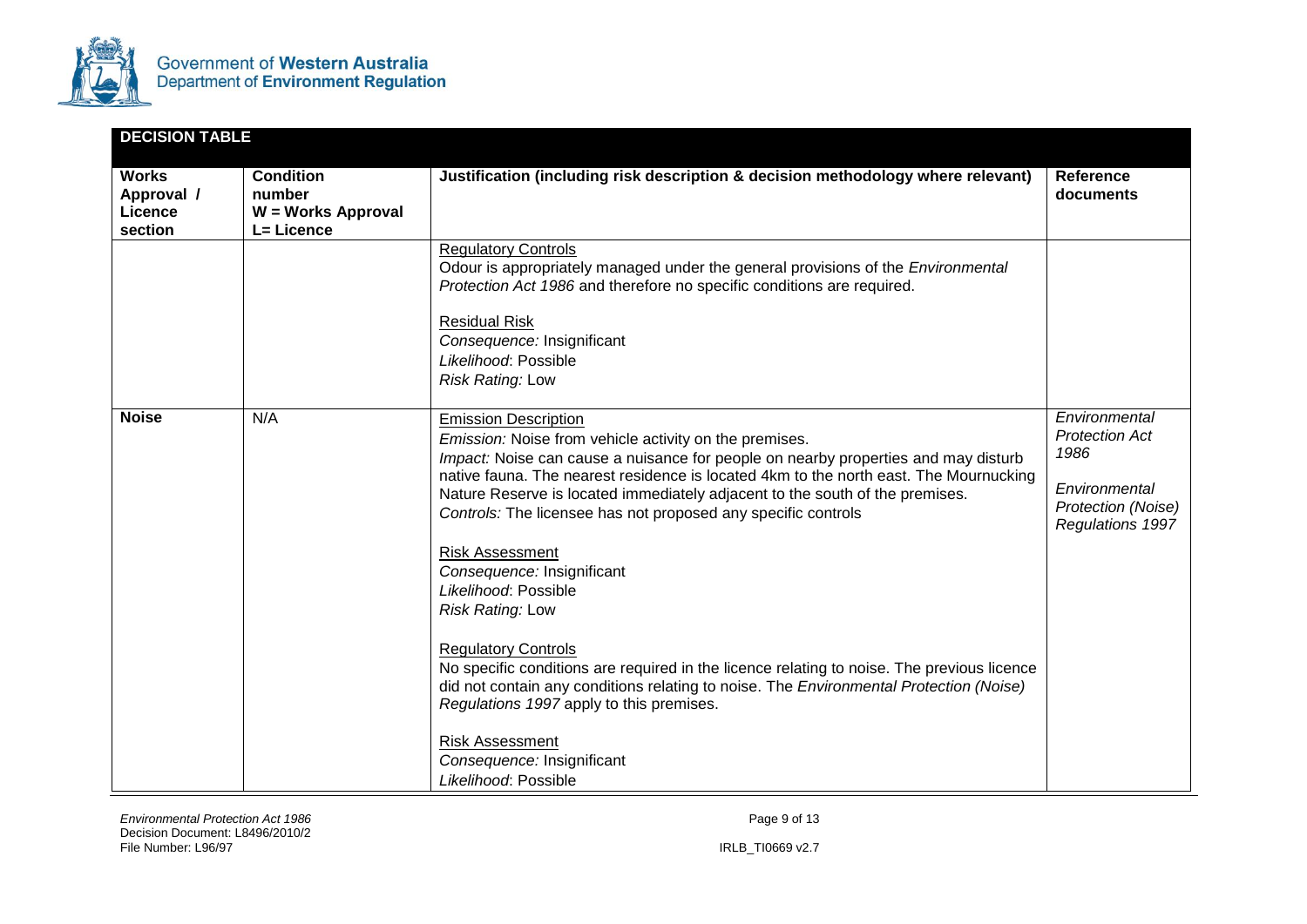

| <b>DECISION TABLE</b>                            |                                                                |                                                                                                                                                                                                                                                                                                                                                                                                                                                                                                                                                                                                                                                                                                                                                                                                                                                                                                                                                                                                                                                                                                                                                                                                                                                                                                                                                                                |                               |
|--------------------------------------------------|----------------------------------------------------------------|--------------------------------------------------------------------------------------------------------------------------------------------------------------------------------------------------------------------------------------------------------------------------------------------------------------------------------------------------------------------------------------------------------------------------------------------------------------------------------------------------------------------------------------------------------------------------------------------------------------------------------------------------------------------------------------------------------------------------------------------------------------------------------------------------------------------------------------------------------------------------------------------------------------------------------------------------------------------------------------------------------------------------------------------------------------------------------------------------------------------------------------------------------------------------------------------------------------------------------------------------------------------------------------------------------------------------------------------------------------------------------|-------------------------------|
| <b>Works</b><br>Approval /<br>Licence<br>section | <b>Condition</b><br>number<br>W = Works Approval<br>L= Licence | Justification (including risk description & decision methodology where relevant)<br>Risk Rating: Low                                                                                                                                                                                                                                                                                                                                                                                                                                                                                                                                                                                                                                                                                                                                                                                                                                                                                                                                                                                                                                                                                                                                                                                                                                                                           | <b>Reference</b><br>documents |
|                                                  |                                                                |                                                                                                                                                                                                                                                                                                                                                                                                                                                                                                                                                                                                                                                                                                                                                                                                                                                                                                                                                                                                                                                                                                                                                                                                                                                                                                                                                                                |                               |
| <b>Monitoring of</b><br>inputs and<br>outputs    | L2.1.1                                                         | Condition 2.1.1 requires the licence to monitor waste inputs and outputs to monitor<br>compliance with limits placed in condition 1.3.1.                                                                                                                                                                                                                                                                                                                                                                                                                                                                                                                                                                                                                                                                                                                                                                                                                                                                                                                                                                                                                                                                                                                                                                                                                                       | N/A                           |
| <b>Improvements</b>                              | $L3.1.1 - 3.1.2$                                               | The previous licence required submission of an Asbestos Mangement plan by April<br>2014 and a post-closure rehabilitation plan by January 2015. Neither plans have been<br>submitted. These same improvement requirements have been carried over to the<br>licence reissue.                                                                                                                                                                                                                                                                                                                                                                                                                                                                                                                                                                                                                                                                                                                                                                                                                                                                                                                                                                                                                                                                                                    | L8496/2010/1                  |
| <b>Information</b>                               | $L4.1.1 - L4.1.4, L4.2.1$<br>and L4.3.1                        | Condition 4.1.1 sets out the requirements for any records that are required under this<br>licence, such as ensuring they are legible and retained for 6 years which assists DER<br>in regulating the conditions of this licence.<br>Condition 4.1.2 requires that any person left in charge of the Premises is aware of the<br>licence conditions and performs any tasks in compliance with the licence conditions<br>which assist in operations being undertaken as specified in this licence.<br>Condition 4.1.3 requires the occupier to undertake an audit of their operations against<br>the conditions of the licence and to report on this compliance in an Annual Audit<br>Compliance Report (AACR). This condition assists DER in regulating the occupier's<br>compliance with licence conditions and allows an opportunity for DER to review the<br>occupier's environmental performance.<br>Condition 4.1.4 requires a complaints management system to be implemented where<br>the occupier can internally address any issues that arise from premises operations.<br>DER will review these complaints as reported in the Annual Environmental Report<br>(AER) and can consider the requirement for reassessment of any regulatory controls to<br>address the complaints.<br>Condition 4.2.1 requires the licensee to submit an AER. The AER is required to include | N/A                           |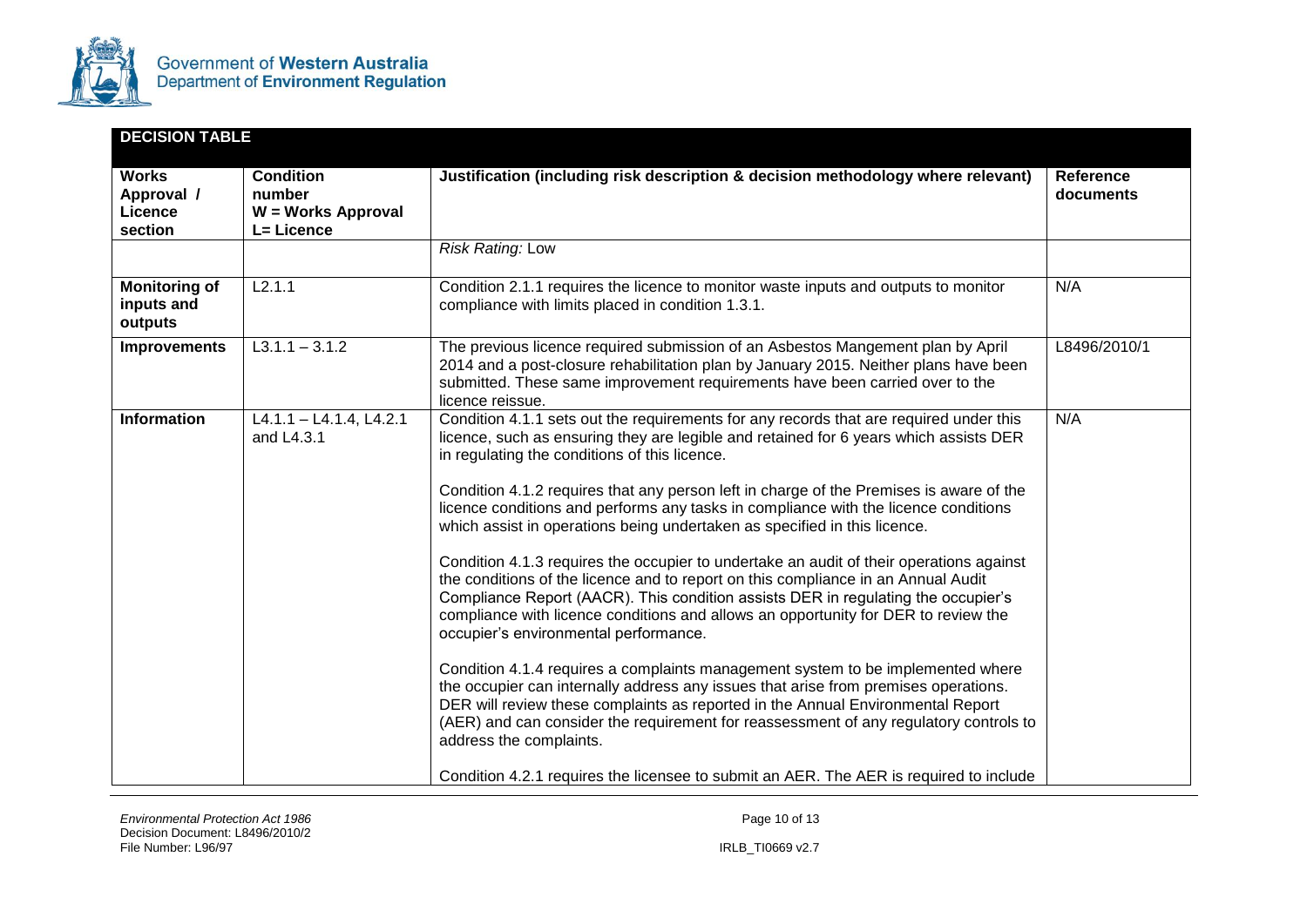

| <b>DECISION TABLE</b>                     |                                                                |                                                                                                                                                                                                                                                                                                                                                                                                                                                                                                                                                                                                                                                                                                                 |                                                                                                        |
|-------------------------------------------|----------------------------------------------------------------|-----------------------------------------------------------------------------------------------------------------------------------------------------------------------------------------------------------------------------------------------------------------------------------------------------------------------------------------------------------------------------------------------------------------------------------------------------------------------------------------------------------------------------------------------------------------------------------------------------------------------------------------------------------------------------------------------------------------|--------------------------------------------------------------------------------------------------------|
| Works<br>Approval /<br>Licence<br>section | <b>Condition</b><br>number<br>W = Works Approval<br>L= Licence | Justification (including risk description & decision methodology where relevant)                                                                                                                                                                                                                                                                                                                                                                                                                                                                                                                                                                                                                                | <b>Reference</b><br>documents                                                                          |
|                                           |                                                                | the AACR and a summary of the complaints required under condition 4.1.4. The AER<br>is also required to provide a number of other parameters relevant to premises<br>activities. DER reviews all of the information provided in the AER to assess compliance<br>with the licence conditions and to monitor the environmental impacts from the<br>premises.<br>Condition 3.3.1 requires the licensee to notify the CEO if there is any unauthorised fire<br>not extinguished within 2 hours. The notifications required under this condition give<br>DER appropriate notice of any environmental impacts at the premises so that DER can<br>determine if any further action is required to address the incident. |                                                                                                        |
| Licence<br><b>Duration</b>                | N/A                                                            | The premises is operated by the relevant planning authority. The premises is allocated<br>moderate risk. Limited information has been provided as part of this licence renewal<br>application. It is recommended that the licence be issued for five years.                                                                                                                                                                                                                                                                                                                                                                                                                                                     | Department of<br>Environment<br>Regulation's<br>Licence Duration<br>Guidance<br>Statement, May<br>2015 |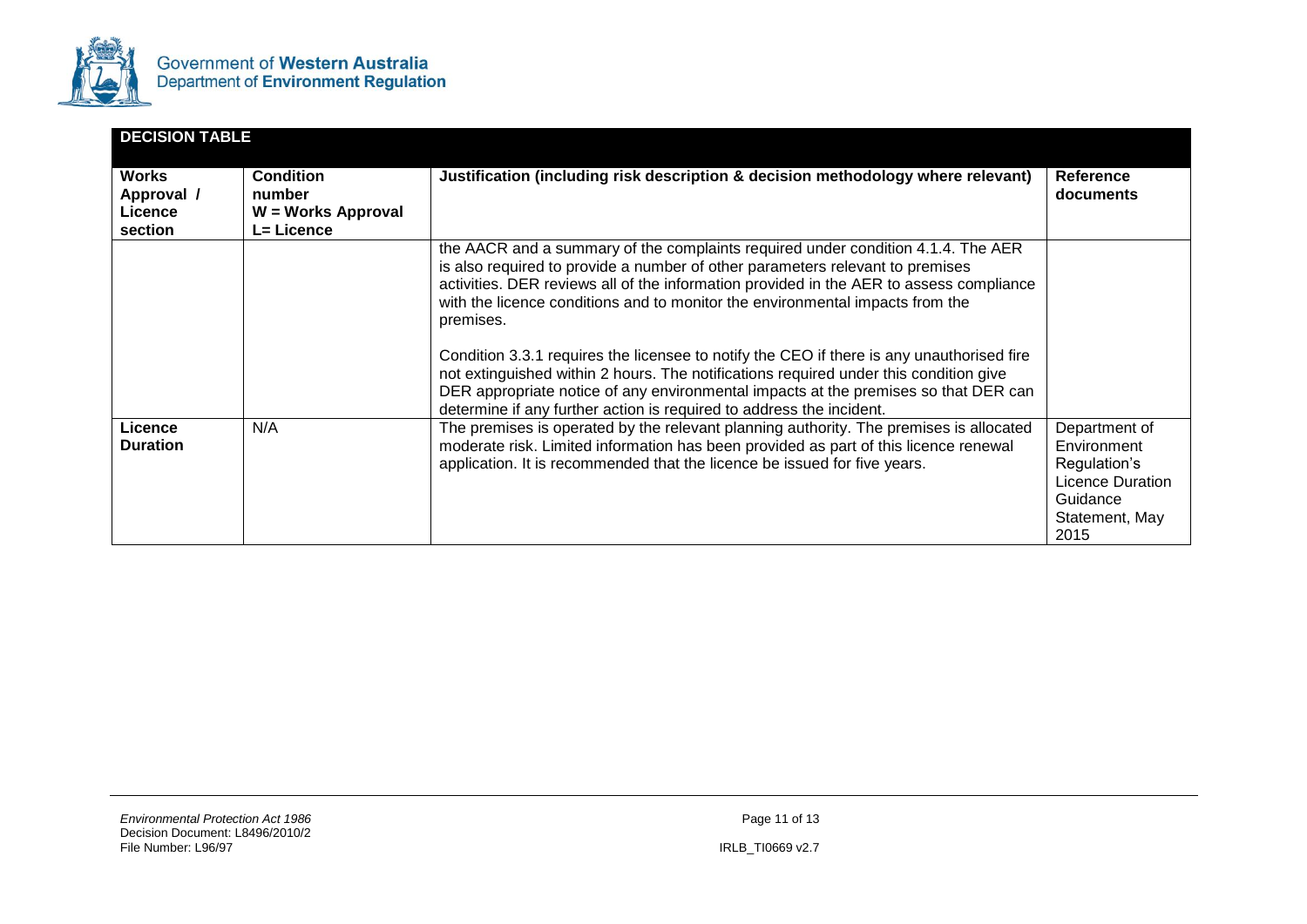

# **5 Advertisement and consultation table**

<span id="page-27-0"></span>

| Date       | Event                                                               | <b>Comments received/Notes</b>                                                                                                                                                                             | How comments were taken into<br>consideration                                                                                                                                                                                                                                                                                              |
|------------|---------------------------------------------------------------------|------------------------------------------------------------------------------------------------------------------------------------------------------------------------------------------------------------|--------------------------------------------------------------------------------------------------------------------------------------------------------------------------------------------------------------------------------------------------------------------------------------------------------------------------------------------|
| 09/11/2015 | Application advertised in West<br>Australian (7 day comment period) | No comments received                                                                                                                                                                                       | N/A                                                                                                                                                                                                                                                                                                                                        |
| 16/11/2015 | Proponent sent a copy of draft<br>instrument                        | Licensee advised that tyres are not<br>accepted at the premises                                                                                                                                            | Tyres are removed from waste acceptance<br>table.                                                                                                                                                                                                                                                                                          |
|            |                                                                     | Licensee advised that the requirement to<br>remove putrescible waste within 3 day is<br>too onerous. It is only viable for the Shire to<br>have the waste removed when bins are<br>filled (very 2-3 weeks) | This requirement was copied over from<br>previous licence in force since January<br>2014. Controls are required on putrescibles<br>storage due to leachate migration<br>potential. Condition has been changed to<br>require all non green waste putrescibles are<br>stored in skip bins and there is no<br>specification for removal date. |